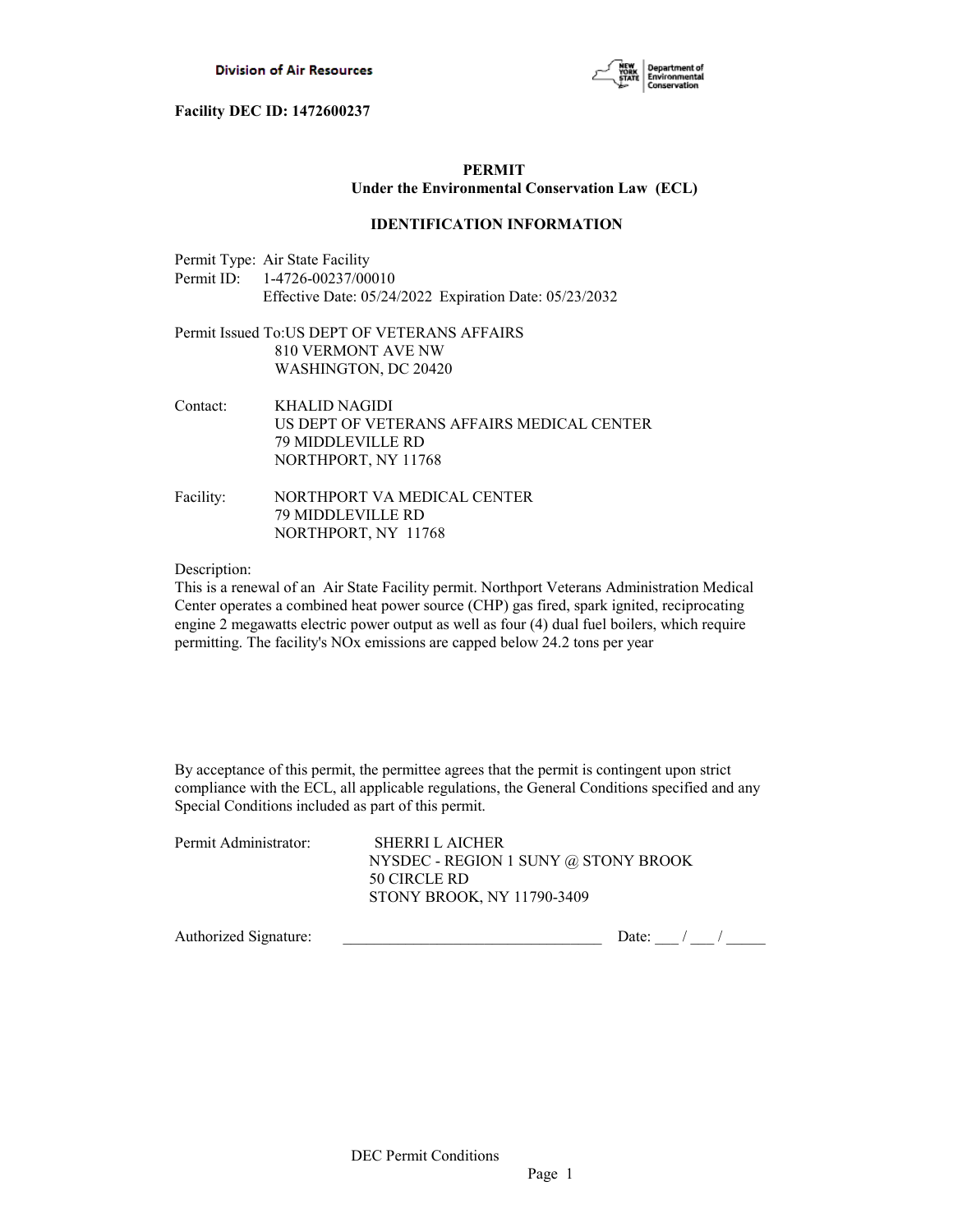

# **Notification of Other State Permittee Obligations**

Item A: Permittee Accepts Legal Responsibility and Agrees to Indemnification

 The permittee expressly agrees to indemnify and hold harmless the Department of Environmental Conservation of the State of New York, its representatives, employees and agents ("DEC") for all claims, suits, actions, and damages, to the extent attributable to the permittee's acts or omissions in connection with the compliance permittee's undertaking of activities in connection with, or operation and maintenance of, the facility or facilities authorized by the permit whether in compliance or not in any compliance with the terms and conditions of the permit. This indemnification does not extend to any claims, suits, actions, or damages to the extent attributable to DEC's own negligent or intentional acts or omissions, or to any claims, suits, or actions naming the DEC and arising under article 78 of the New York Civil Practice Laws and Rules or any citizen suit or civil rights provision under federal or state laws.

Item B: Permittee's Contractors to Comply with Permit

 The permittee is responsible for informing its independent contractors, employees, agents and assigns of their responsibility to comply with this permit, including all special conditions while acting as the permittee's agent with respect to the permitted activities, and such persons shall be subject to the same sanctions for violations of the Environmental Conservation Law as those prescribed for the permittee.

Item C: Permittee Responsible for Obtaining Other Required Permits

 The permittee is responsible for obtaining any other permits, approvals, lands, easements and rights-of-way that may be required to carry out the activities that are authorized by this permit.

Item D: No Right to Trespass or Interfere with Riparian Rights

 This permit does not convey to the permittee any right to trespass upon the lands or interfere with the riparian rights of others in order to perform the permitted work nor does it authorize the impairment of any rights, title, or interest in real or personal property held or vested in a person not a party to the permit.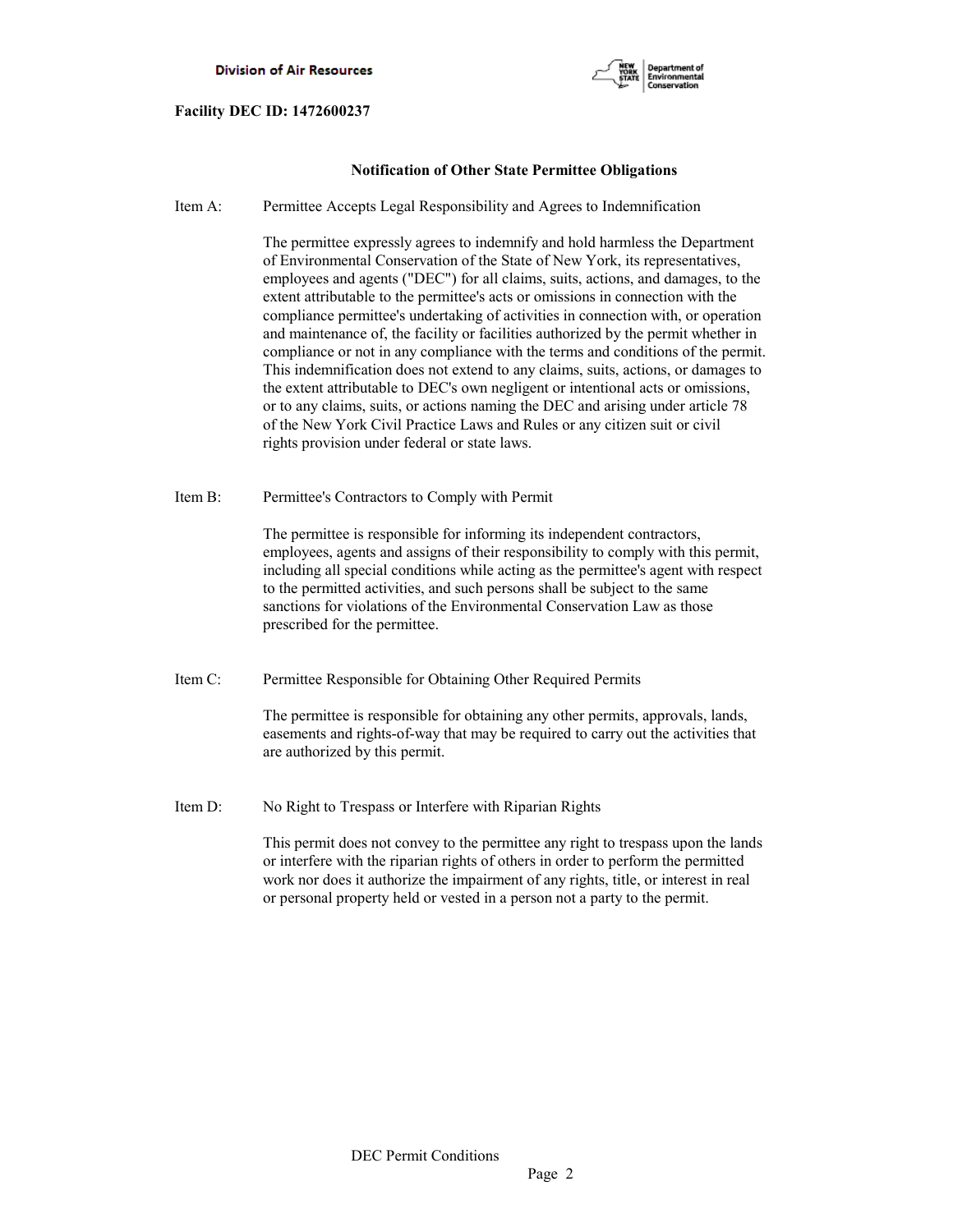

# **PAGE LOCATION OF CONDITIONS**

# **PAGE**

# **DEC GENERAL CONDITIONS General Provisions**

- 4 1 Facility Inspection by the Department
- 4 2 Relationship of this Permit to Other Department Orders and Determinations
- 4 3 Applications for permit renewals, modifications and transfers
- 5 4 Permit modifications, suspensions or revocations by the Department
- **Facility Level**<br>5 5 Submission 5 5 Submission of application for permit modification or renewal - REGION 1 HEADQUARTERS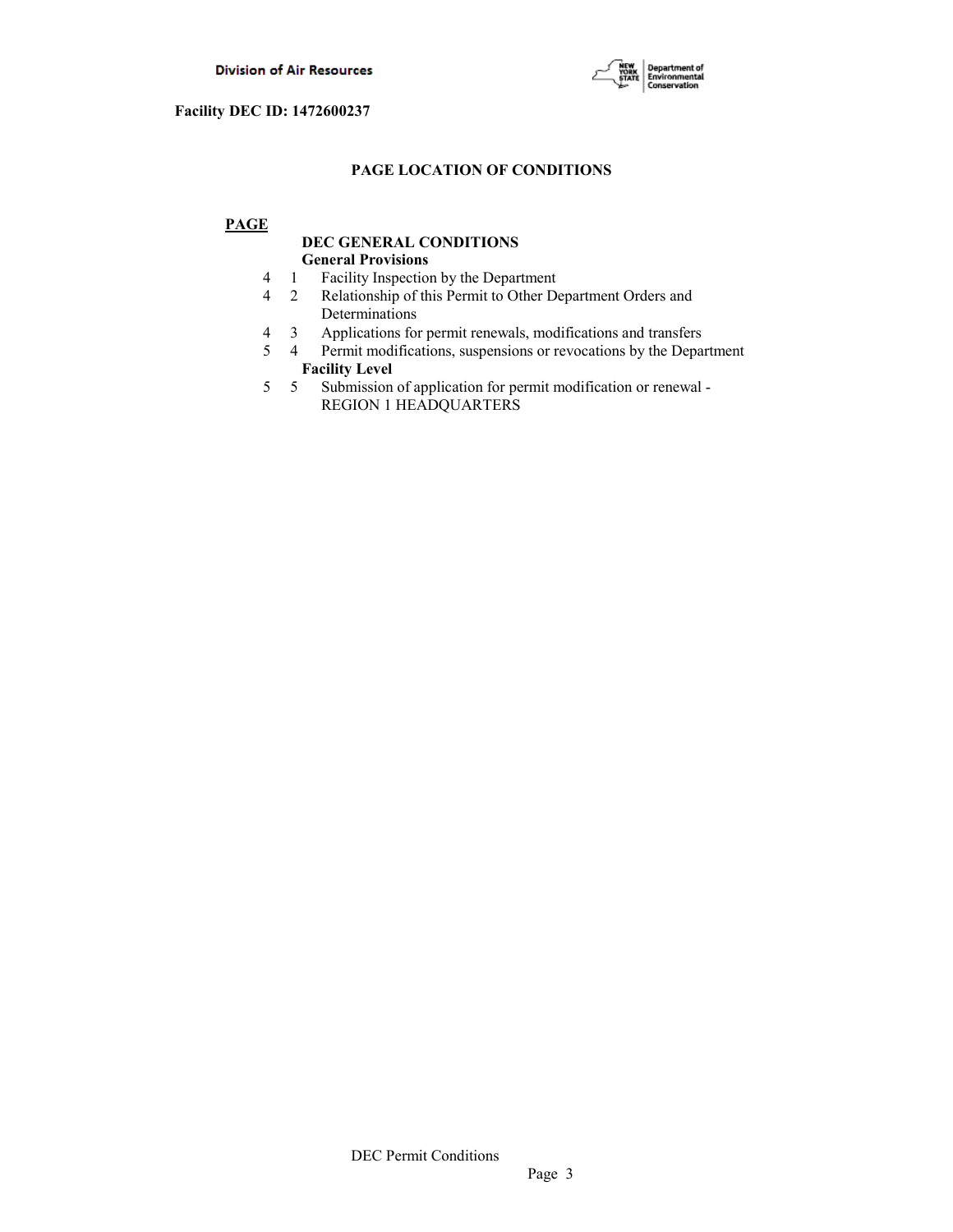

# **DEC GENERAL CONDITIONS \*\*\*\* General Provisions \*\*\*\* GENERAL CONDITIONS - Apply to ALL Authorized Permits.**

# **Condition 1: Facility Inspection by the Department Applicable State Requirement: ECL 19-0305**

#### **Item 1.1:**

The permitted site or facility, including relevant records, is subject to inspection at reasonable hours and intervals by an authorized representative of the Department of Environmental Conservation (the Department) to determine whether the permittee is complying with this permit and the ECL. Such representative may order the work suspended pursuant to ECL 71-0301 and SAPA 401(3).

# **Item 1.2:**

The permittee shall provide a person to accompany the Department's representative during an inspection to the permit area when requested by the Department.

# **Item 1.3:**

A copy of this permit, including all referenced maps, drawings and special conditions, must be available for inspection by the Department at all times at the project site or facility. Failure to produce a copy of the permit upon request by a Department representative is a violation of this permit.

# **Condition 2: Relationship of this Permit to Other Department Orders and Determinations Applicable State Requirement: ECL 3-0301 (2) (m)**

# **Item 2.1:**

Unless expressly provided for by the Department, issuance of this permit does not modify, supersede or rescind any order or determination previously issued by the Department or any of the terms, conditions or requirements contained in such order or determination.

# **Condition 3: Applications for permit renewals, modifications and transfers Applicable State Requirement: 6 NYCRR 621.11**

# **Item 3.1:**

The permittee must submit a separate written application to the Department for renewal, modification or transfer of this permit. Such application must include any forms or supplemental information the Department requires. Any renewal, modification or transfer granted by the Department must be in writing.

# Item3.2:

The permittee must submit a renewal application at least 180 days before the expiration of permits for Title V and State Facility Permits.

# **Item 3.3**

Permits are transferrable with the approval of the department unless specifically prohibited by the statute, regulation or another permit condition. Applications for permit transfer should be submitted prior to actual transfer of ownership.

# **Condition 4: Permit modifications, suspensions or revocations by the Department**

DEC Permit Conditions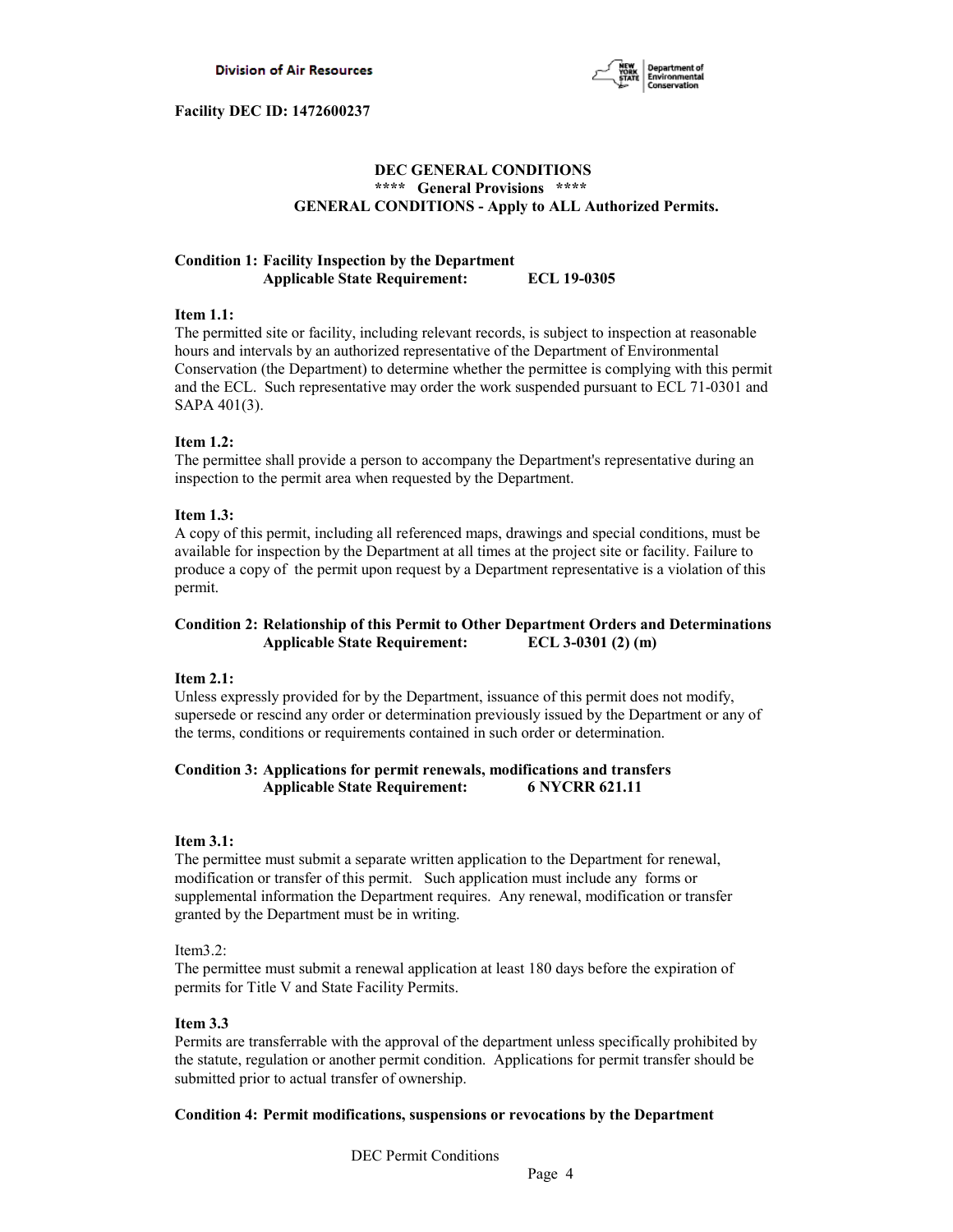

# **Applicable State Requirement: 6 NYCRR 621.13**

# **Item 4.1:**

The Department reserves the right to exercise all available authority to modify, suspend, or revoke this permit in accordance with 6NYCRR Part 621. The grounds for modification, suspension or revocation include:

a) materially false or inaccurate statements in the permit application or supporting papers; b) failure by the permittee to comply with any terms or conditions of the permit;

c) exceeding the scope of the project as described in the permit application;

d) newly discovered material information or a material change in environmental conditions, relevant technology or applicable law or regulations since the issuance of the existing permit; e) noncompliance with previously issued permit conditions, orders of the commissioner, any provisions of the Environmental Conservation Law or regulations of the Department related to the permitted activity.

# **\*\*\*\* Facility Level \*\*\*\***

# **Condition 5: Submission of application for permit modification or renewal - REGION 1 HEADQUARTERS Applicable State Requirement: 6 NYCRR 621.6 (a)**

# **Item 5.1:**

Applications for permit modification or renewal are to be submitted to: NYSDEC Regional Permit Administrator Region 1 Headquarters Division of Environmental Permits Stony Brook University 50 Circle Road Stony Brook, NY 11790-3409 (631) 444-0365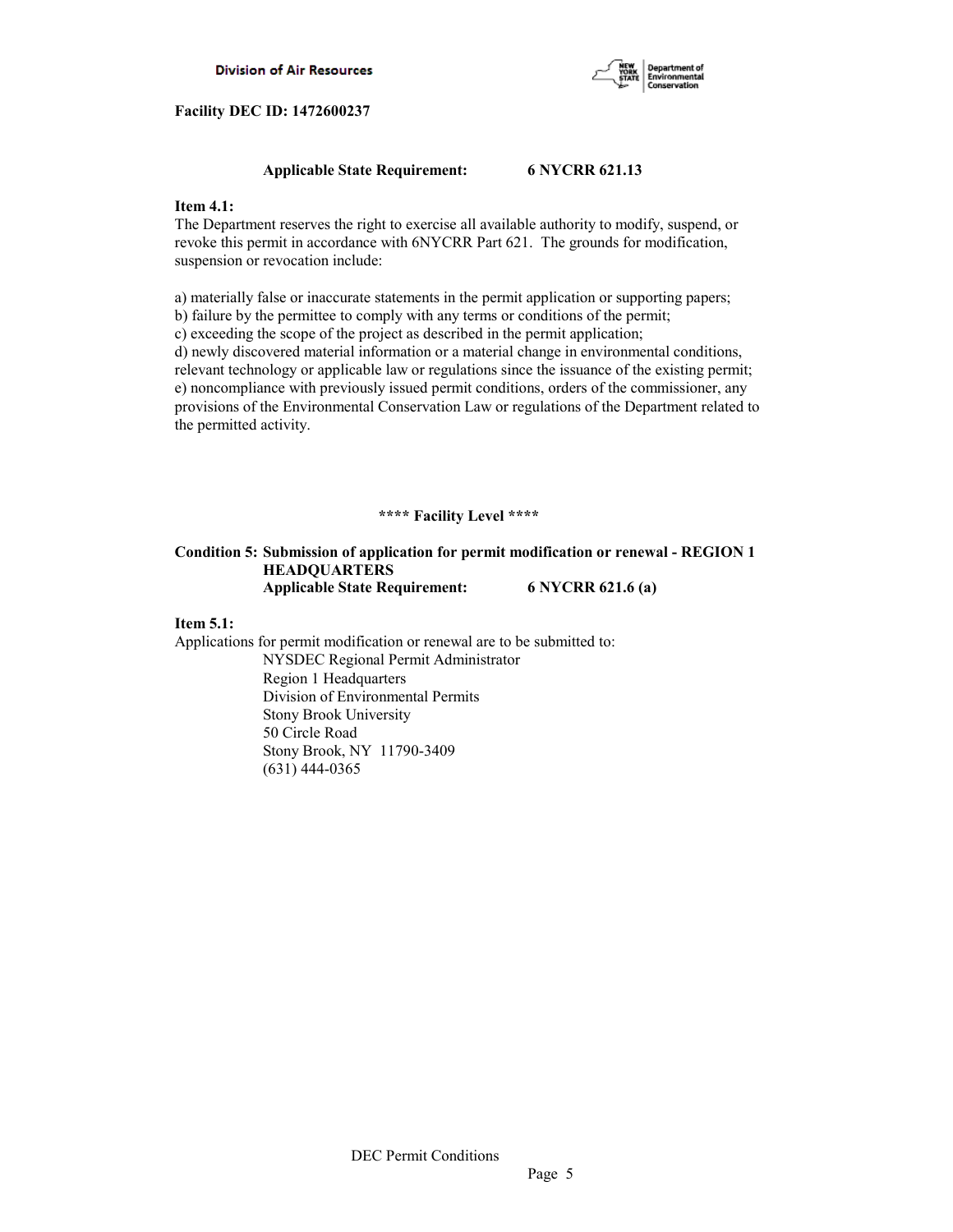

# **Permit Under the Environmental Conservation Law (ECL)**

ARTICLE 19: AIR POLLUTION CONTROL - AIR STATE FACILITY PERMIT

# IDENTIFICATION INFORMATION

Permit Issued To:US DEPT OF VETERANS AFFAIRS 810 VERMONT AVE NW WASHINGTON, DC 20420

Facility: NORTHPORT VA MEDICAL CENTER 79 MIDDLEVILLE RD NORTHPORT, NY 11768

Authorized Activity By Standard Industrial Classification Code: 8062 - GENERAL MEDICAL & SURGICAL HOSPITALS 8999 - SERVICES, NEC

Permit Effective Date: 05/24/2022 Permit Expiration Date: 05/23/2032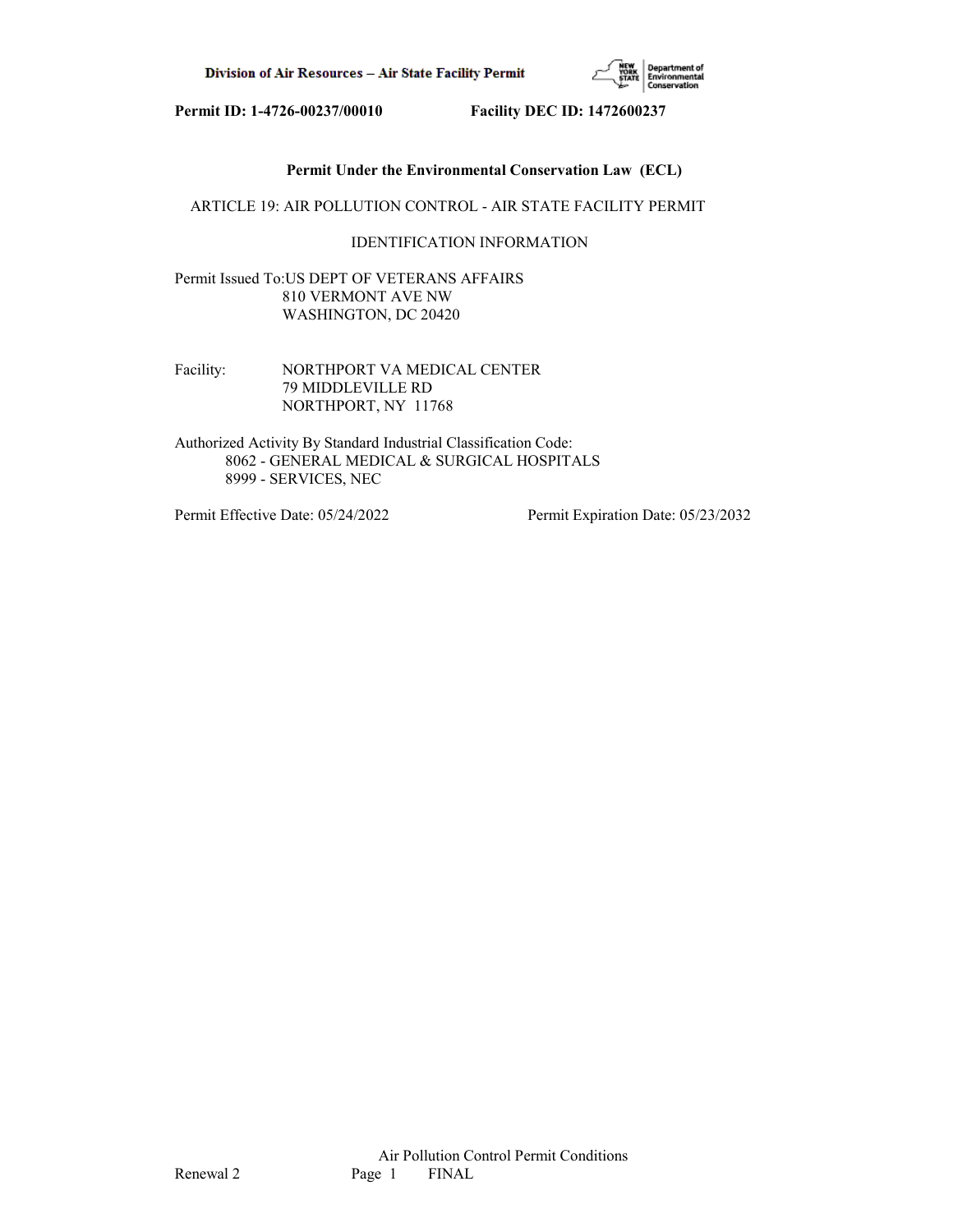

# **PAGE LOCATION OF CONDITIONS**

# **PAGE**

|                | FEDERALLY ENFORCEABLE CONDITIONS                                     |
|----------------|----------------------------------------------------------------------|
|                | <b>Facility Level</b>                                                |
| 7              | 1 6 NYCRR 201-7.1: Facility Permissible Emissions                    |
| $\overline{7}$ | *2 6 NYCRR 201-7.1: Capping Monitoring Condition                     |
| 9              | 3 6 NYCRR 211.2: Visible Emissions Limited                           |
| 9              | 4 6 NYCRR 222.6 (c): Compliance Demonstration                        |
| 10             | 5 6 NYCRR 225-1.2 (d): Compliance Demonstration                      |
| 11             | 6 6 NYCRR 227-1.4 (a): Compliance Demonstration                      |
| 11             | 7 40CFR 60.4, NSPS Subpart A: EPA Region 2 address.                  |
| 12             | 8 40CFR 60.7(b), NSPS Subpart A: Recordkeeping requirements.         |
| 12             | 9 40CFR 60.7(f), NSPS Subpart A: Facility files for subject sources. |
| 12             | 10 40CFR 60.8(a), NSPS Subpart A: Performance testing timeline.      |
| 12             | 11 40CFR 60.8(b), NSPS Subpart A: Performance test methods.          |
| 13             | 12 40CFR 60.8(d), NSPS Subpart A: Prior notice.                      |
| 13             | 13 40CFR 60.8(f), NSPS Subpart A: Number of required tests.          |
| 13             | 14 40CFR 60.9, NSPS Subpart A: Availability of information.          |
| 13             | 15 40CFR 60.11, NSPS Subpart A: Opacity standard compliance testing. |
| 13             | 16 40CFR 60.12, NSPS Subpart A: Circumvention.                       |
| 14             | 17 40CFR 60.14, NSPS Subpart A: Modifications.                       |
| 14             | 18 40CFR 60.15, NSPS Subpart A: Reconstruction                       |
| 14             | 19 40CFR 60, NSPS Subpart JJJJ: Applicability                        |
| 15             | 20 40CFR 60.4244, NSPS Subpart JJJJ: Test methods and procedures     |
| 15             | 21 40CFR 63, Subpart JJJJJJ: Applicability                           |
| 15             | 22 40CFR 63, Subpart ZZZZ: Applicability                             |
| 15             | 23 40CFR 63, Subpart ZZZZ: Engines at Area sources of HAP            |
|                | <b>Emission Unit Level</b>                                           |
|                | $EU=1-00001$                                                         |
| 16             | 24 6 NYCRR 227-1.4 (a): Compliance Demonstration                     |
|                |                                                                      |
|                | STATE ONLY ENFORCEABLE CONDITIONS                                    |
|                | <b>Facility Level</b>                                                |
| 19             | 25 ECL 19-0301: Contaminant List                                     |
| 19             | 26 6 NYCRR 201-1.4: Malfunctions and Start-up/Shutdown Activities    |
| 20             | 27 6 NYCRR Subpart 201-5: Emission Unit Definition                   |
| 21             | 28 6 NYCRR 201-5.2 (c): Renewal deadlines for state facility permits |
| 21             | 29 6 NYCRR 201-5.3 (c): CLCPA Applicability                          |
| 21             | 30 6 NYCRR 201-5.3 (c): Compliance Demonstration                     |
| 22             | 31 6 NYCRR 211.1: Air pollution prohibited                           |
|                | <b>Emission Unit Level</b>                                           |
| 22             | 32 6 NYCRR Subpart 201-5: Emission Point Definition By Emission Unit |
| 23             | 33 6 NYCRR Subpart 201-5: Process Definition By Emission Unit        |

NOTE: \* preceding the condition number indicates capping.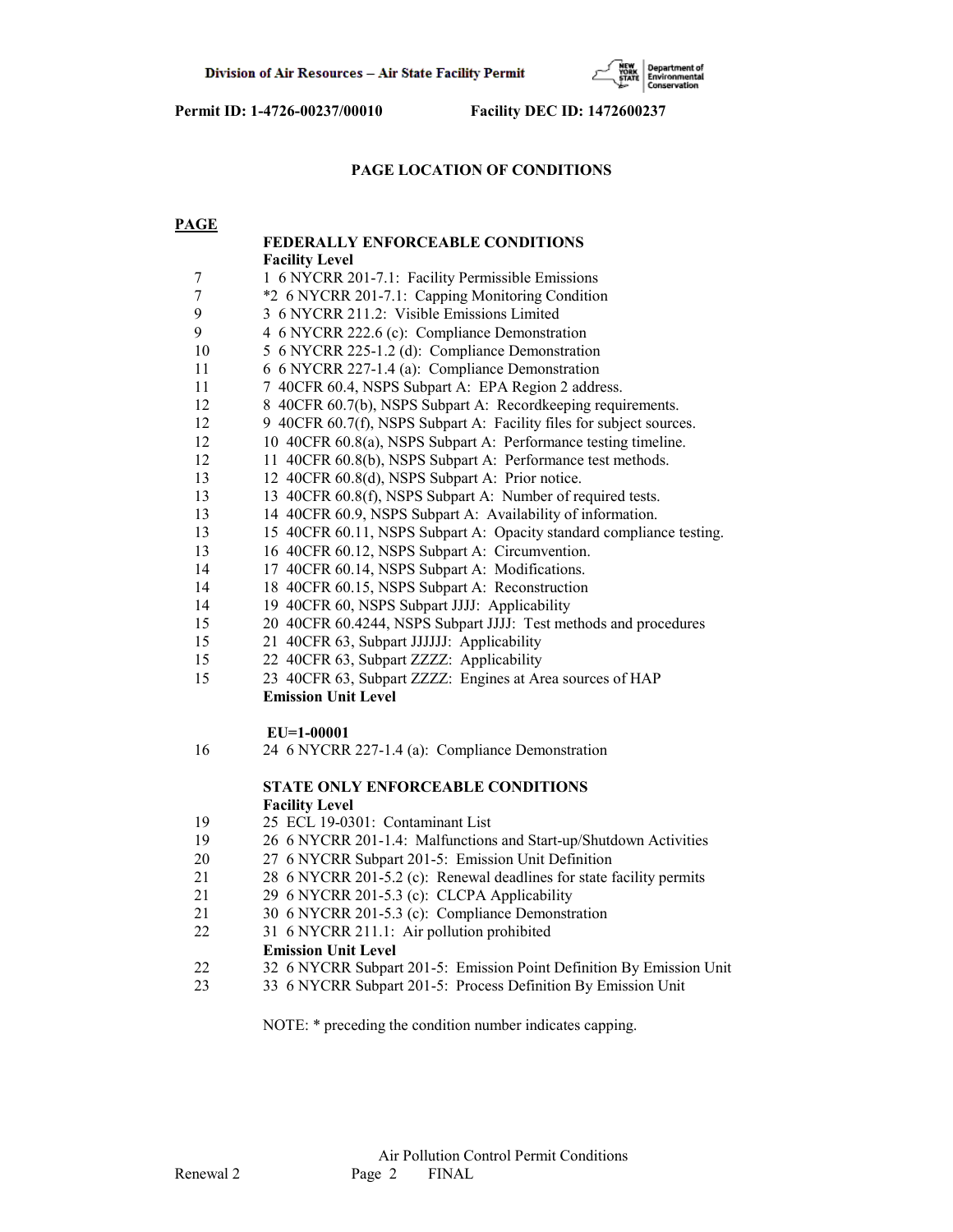

# **FEDERALLY ENFORCEABLE CONDITIONS** Renewal 2/FINAL **\*\*\*\* Facility Level \*\*\*\***

# **NOTIFICATION OF GENERAL PERMITTEE OBLIGATIONS This section contains terms and conditions which are federally enforceable. Permittees may also have other obligations under regulations of general applicability**

# **Item A: Sealing - 6 NYCRR 200.5**

 The Commissioner may seal an air contamination source to prevent its operation if compliance with 6 NYCRR Chapter III is not met within the time provided by an order of the Commissioner issued in the case of the violation. Sealing means labeling or tagging a source to notify any person that operation of the source is prohibited, and also includes physical means of preventing the operation of an air contamination source without resulting in destruction of any equipment associated with such source, and includes, but is not limited to, bolting, chaining or wiring shut control panels, apertures or conduits associated with such source.

 No person shall operate any air contamination source sealed by the Commissioner in accordance with this section unless a modification has been made which enables such source to comply with all requirements applicable to such modification.

 Unless authorized by the Commissioner, no person shall remove or alter any seal affixed to any contamination source in accordance with this section.

# **Item B: Acceptable Ambient Air Quality - 6 NYCRR 200.6**

 Notwithstanding the provisions of 6 NYCRR Chapter III, Subchapter A, no person shall allow or permit any air contamination source to emit air contaminants in quantities which alone or in combination with emissions from other air contamination sources would contravene any applicable ambient air quality standard and/or cause air pollution. In such cases where contravention occurs or may occur, the Commissioner shall specify the degree and/or method of emission control required.

#### **Item C: Maintenance of Equipment - 6 NYCRR 200.7**

 Any person who owns or operates an air contamination source which is equipped with an emission control device shall operate such device and keep it in a satisfactory state of maintenance and repair in accordance with ordinary and necessary practices, standards and procedures, inclusive of manufacturer's specifications, required to operate such device effectively.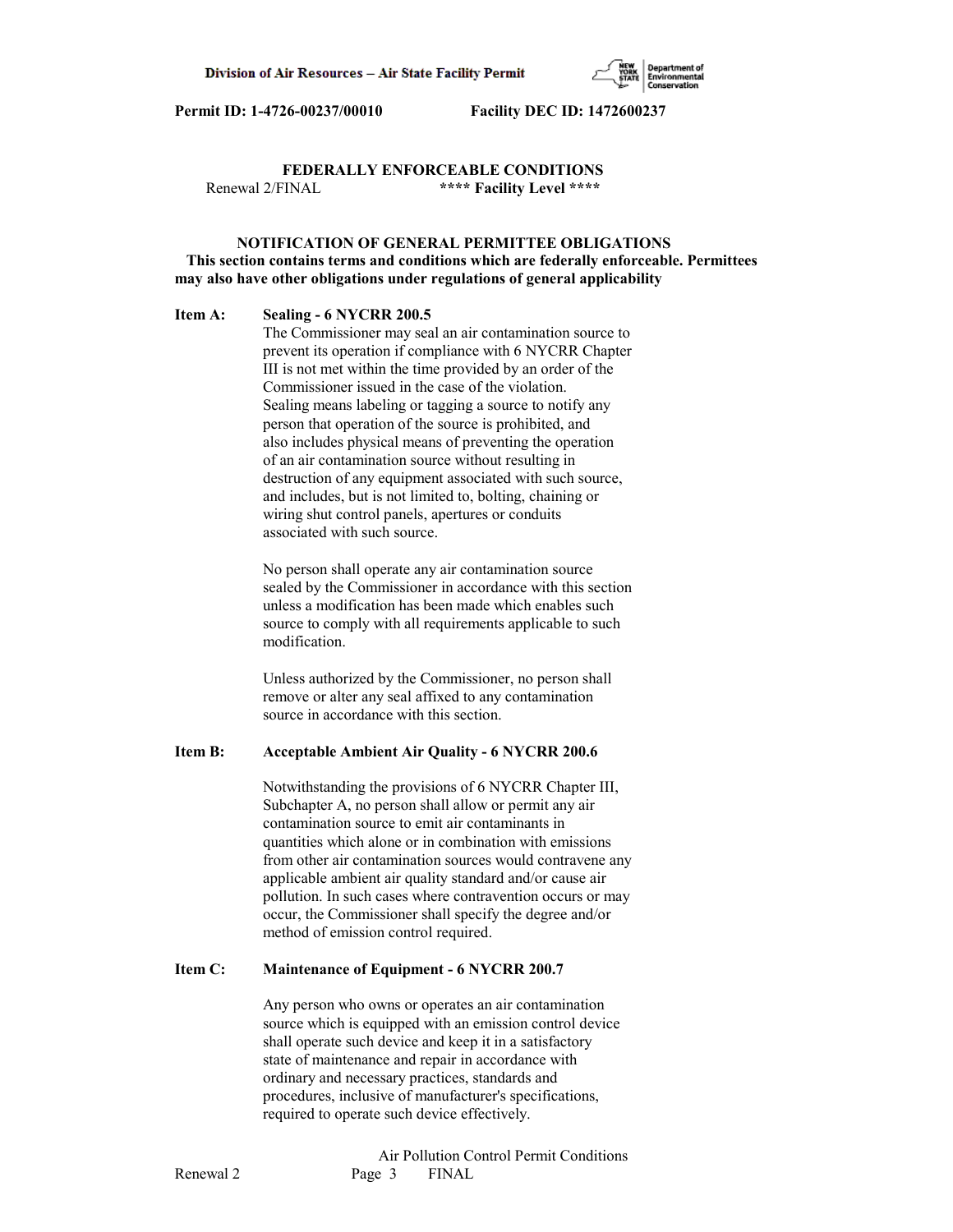

#### **Item D: Unpermitted Emission Sources - 6 NYCRR 201-1.2**

 (a) Except as otherwise provided by this Part, construction or operation of a new, modified or existing air contamination source without a registration or permit issued pursuant to this Part is prohibited.

 (b) If an existing facility or emission source was subject to the permitting requirements of this Part at the time of construction or modification, and the owner or operator failed to apply for a permit or registration as described in this Part, the owner or operator must apply for a permit or registration in accordance with the provisions of this Part. The facility or emission source is subject to all regulations that were applicable to it at the time of construction or modification and any subsequent requirements applicable to existing emission sources.

### **Item E: Recycling and Salvage - 6 NYCRR 201-1.7**

 Where practical, any person who owns or operates an air contamination source shall recycle or salvage air contaminants collected in an air cleaning device according to the requirements of 6 NYCRR.

**Item F: Prohibition of Reintroduction of Collected Contaminants to the Air - 6 NYCRR 201-1.8** No person shall unnecessarily remove, handle, or cause to be handled, collected air contaminants from an air cleaning device for recycling, salvage or disposal in a manner that would reintroduce them to the outdoor atmosphere.

**Item G: Proof of Eligibility for Sources Defined as Exempt Activities - 6 NYCRR 201-3.2 (a)** The owner and/or operator of an emission source or unit that is eligible to be exempt, may be required to certify that it operates within the specific criteria described in 6 NYCRR Subpart 201-3. The owner or operator of any such emission source must maintain all required records on-site for a period of five years and make them available to representatives of the Department upon request. Department representatives must be granted access to any facility which contains emission sources or units subject to 6 NYCRR Subpart 201-3, during normal operating hours, for the purpose of determining compliance with this and any other state and federal air pollution control requirements, regulations, or law.

**Item H: Proof of Eligibility for Sources Defined as Trivial Activities - 6 NYCRR 201-3.3 (a)** The owner and/or operator of an emission source or unit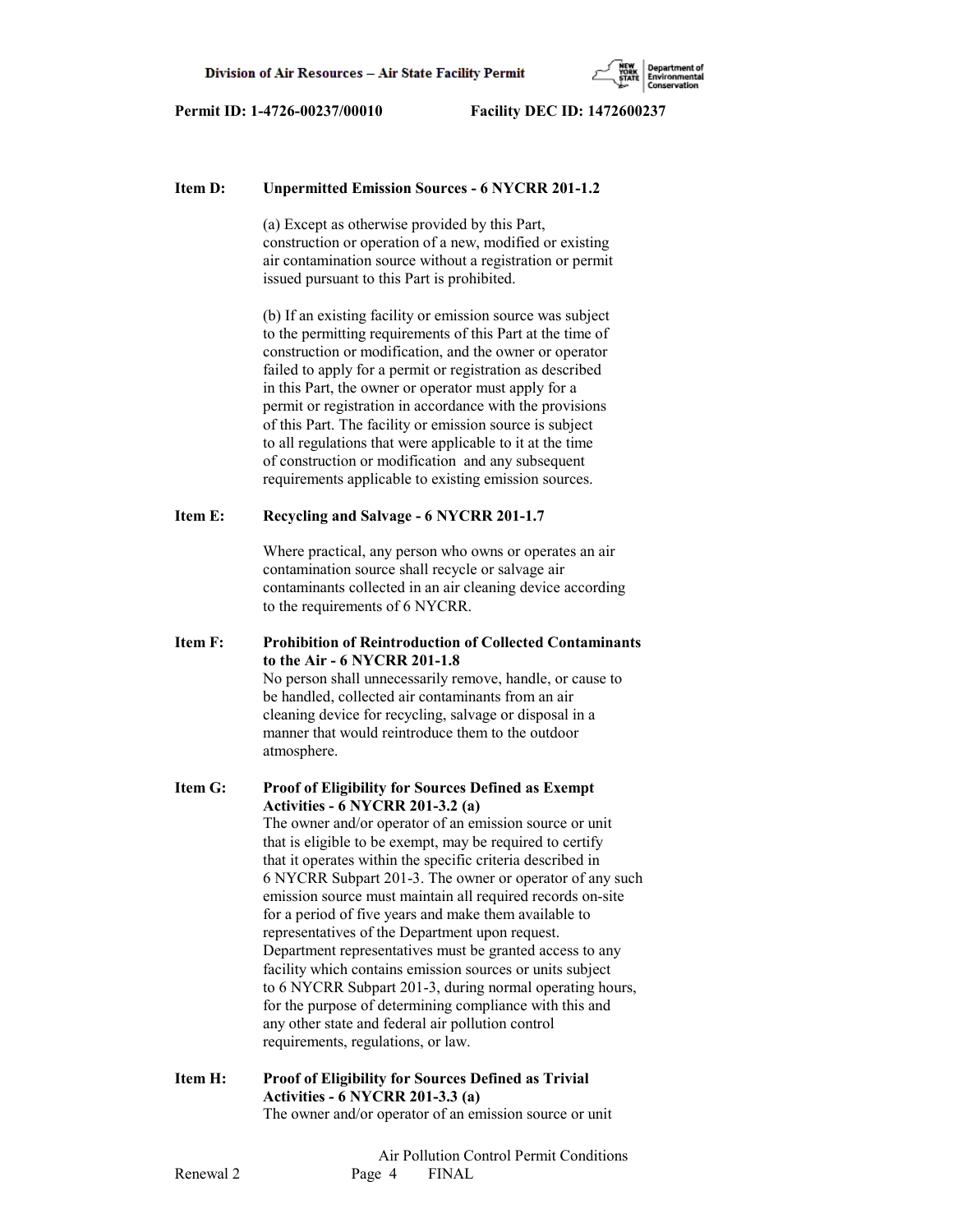that is listed as being trivial in 6 NYCRR Part 201 may be required to certify that it operates within the specific criteria described in 6 NYCRR Subpart 201-3. The owner or operator of any such emission source must maintain all required records on-site for a period of five years and make them available to representatives of the Department upon request. Department representatives must be granted access to any facility which contains emission sources or units subject to 6 NYCRR Subpart 201-3, during normal operating hours, for the purpose of determining compliance with this and any other state and federal air pollution control requirements, regulations, or law.

# **Item I: Required Emission Tests - 6 NYCRR 202-1.1**

 An acceptable report of measured emissions shall be submitted, as may be required by the Commissioner, to ascertain compliance or noncompliance with any air pollution code, rule, or regulation. Failure to submit a report acceptable to the Commissioner within the time stated shall be sufficient reason for the Commissioner to suspend or deny an operating permit. Notification and acceptable procedures are specified in 6 NYCRR Subpart 202-1.

**Item J: Open Fires Prohibitions - 6 NYCRR 215.2** Except as allowed by section 215.3 of 6 NYCRR Part 215, no person shall burn, cause, suffer, allow or permit the burning of any materials in an open fire.

# **Item K: Permit Exclusion - ECL 19-0305**

 The issuance of this permit by the Department and the receipt thereof by the Applicant does not and shall not be construed as barring, diminishing, adjudicating or in any way affecting any legal, administrative or equitable rights or claims, actions, suits, causes of action or demands whatsoever that the Department may have against the Applicant for violations based on facts and circumstances alleged to have occurred or existed prior to the effective date of this permit, including, but not limited to, any enforcement action authorized pursuant to the provisions of applicable federal law, the Environmental Conservation Law of the State of New York (ECL) and Chapter III of the Official Compilation of the Codes, Rules and Regulations of the State of New York (NYCRR). The issuance of this permit also shall not in any way affect pending or future enforcement actions under the Clean Air Act brought by the United States or any person.

**Item L: Federally Enforceable Requirements - 40 CFR 70.6 (b)** All terms and conditions in this permit required by the Act or any applicable requirement, including any provisions designed to limit a facility's potential to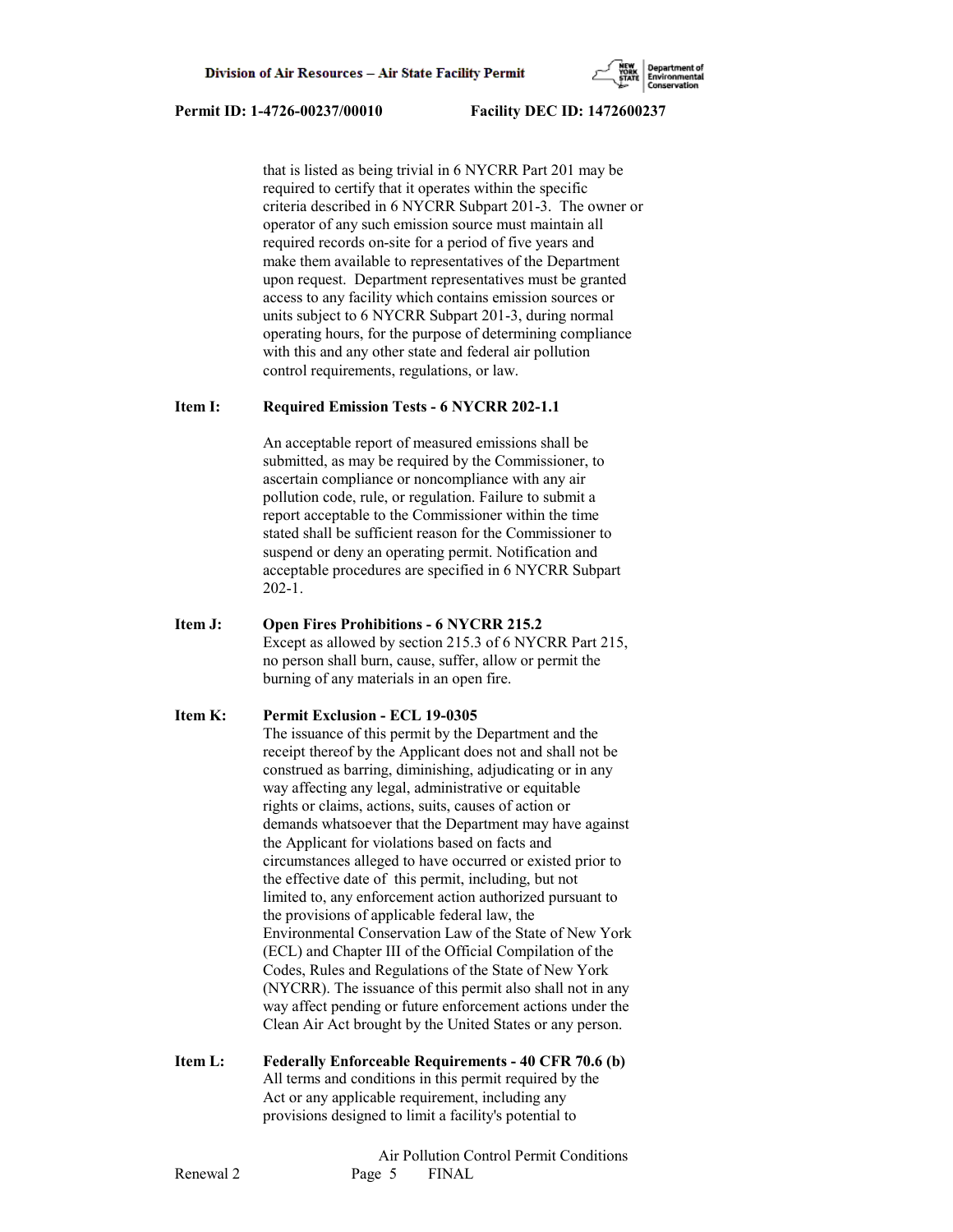

 emit, are enforceable by the Administrator and citizens under the Act. The Department has, in this permit, specifically designated any terms and conditions that are not required under the Act or under any of its applicable requirements as being enforceable under only state regulations.

# **FEDERAL APPLICABLE REQUIREMENTS The following conditions are federally enforceable.**

# **Condition 1: Facility Permissible Emissions Effective between the dates of 05/24/2022 and 05/23/2032**

# **Applicable Federal Requirement:6 NYCRR 201-7.1**

#### **Item 1.1:**

The sum of emissions from the emission units specified in this permit shall not equal or exceed the following

Potential To Emit (PTE) rate for each regulated contaminant:

 CAS No: 0NY210-00-0 PTE: 48,400 pounds per year Name: OXIDES OF NITROGEN

# **Condition 2: Capping Monitoring Condition Effective between the dates of 05/24/2022 and 05/23/2032**

#### **Applicable Federal Requirement:6 NYCRR 201-7.1**

#### **Item 2.1:**

Under the authority of 6 NYCRR Part 201-7, this condition contains an emission cap for the purpose of limiting emissions from the facility, emission unit or process to avoid being subject to the following applicable requirement(s) that the facility, emission unit or process would otherwise be subject to:

6 NYCRR Subpart 201-6

#### **Item 2.2:**

Operation of this facility shall take place in accordance with the approved criteria, emission limits, terms, conditions and standards in this permit.

#### **Item 2.3:**

The owner or operator of the permitted facility must maintain all required records on-site for a period of five years and make them available to representatives of the Department upon request. Department representatives must be granted access to any facility regulated by this Subpart, during normal operating hours, for the purpose of determining compliance with this and any other state and federal air pollution control requirements, regulations or law.

#### **Item 2.4:**

On an annual basis, unless otherwise specified below, beginning one year after the granting of an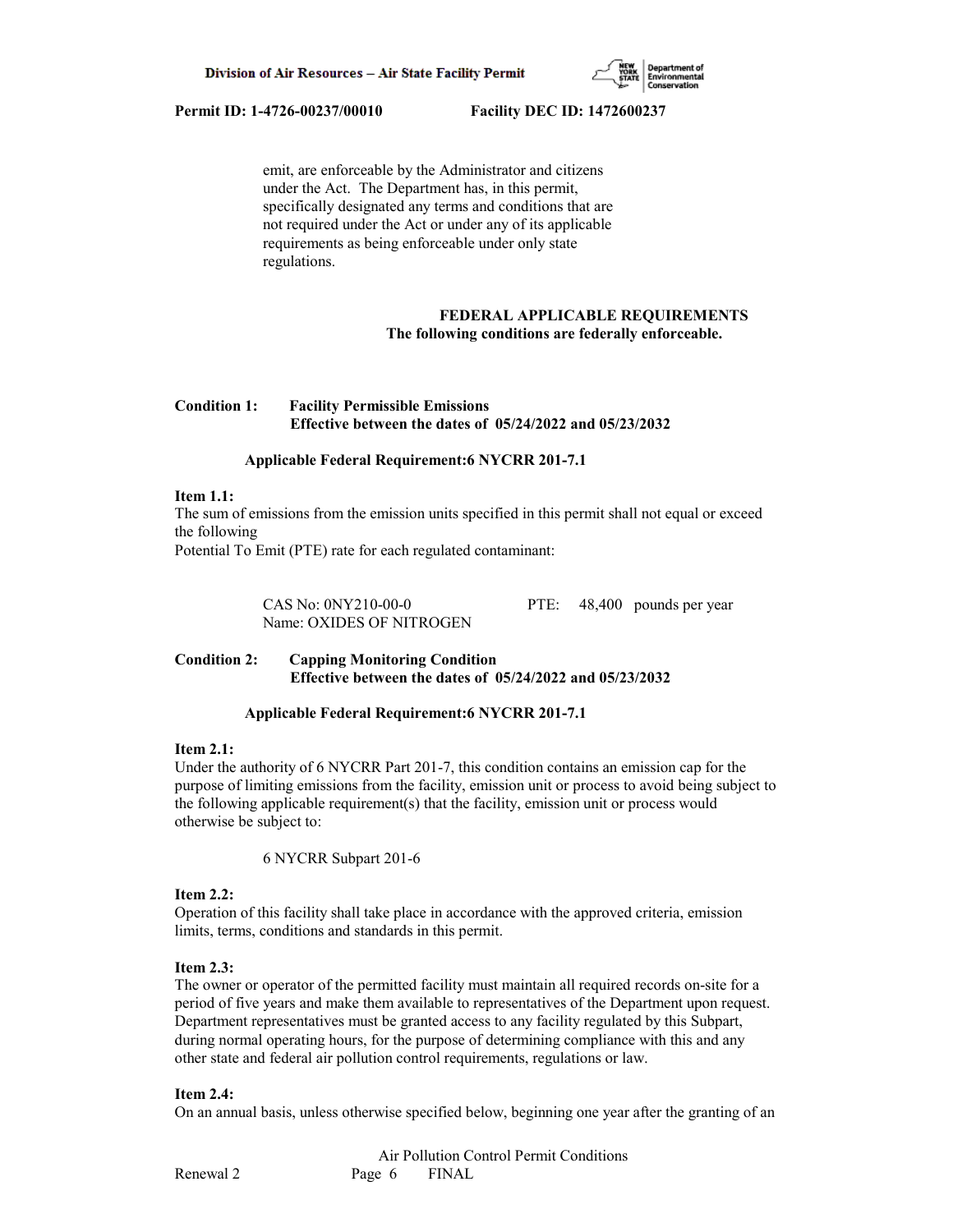

emissions cap, the responsible official shall provide a certification to the Department that the facility has operated all emission units within the limits imposed by the emission cap. This certification shall include a brief summary of the emissions subject to the cap for that time period and a comparison to the threshold levels that would require compliance with an applicable requirement.

#### **Item 2.5:**

The emission of pollutants that exceed the applicability thresholds for an applicable requirement, for which the facility has obtained an emissions cap, constitutes a violation of Part 201 and of the Act.

#### **Item 2.6:**

The Compliance Demonstration activity will be performed for the Facility.

 Regulated Contaminant(s): CAS No: 0NY210-00-0 OXIDES OF NITROGEN

### **Item 2.7:**

Compliance Demonstration shall include the following monitoring:

 Capping: Yes Monitoring Type: MONITORING OF PROCESS OR CONTROL DEVICE PARAMETERS AS SURROGATE Monitoring Description: Total Facility NOx will be capped below 24.2 tons/year and monitored using a 12-month rolling total of the

 emissions from one (1) combined heat and power (CHP) gas fired spark ignited reciprocating engine, four (4) dual fired boilers and twenty four (24) emergency generators.

 NOx emissions will be determined from the sum of the following formulas:

 $CHP + BNG + BFO + EGs < 600$  hp + EGs > 600 hp

CHP NOx (tons/month) =  $(0.5g$  NOx/bhp-hr  $*$  1lb/454 grams  $*$  hours operated/month \* 2,000 kw \* 1.341 hp/kw)/ 2,000 lbs/ton

 $BNG =$  Boilers Operating on Natural Gas  $NOx$  (tons/month) = (100 lbs  $NOx/10$ <sup>6</sup> scf gas \* monthly scf gas burned)/2,000 lbs/ton

 $BFO = Boilers$  Operating on Fuel Oil NOx (tons/month) = (0.14 lbs NOx/mmBTU) \* 138,000 BTU/gal No.2 heat value \* Monthly gallons fuel oil burned)/2,000 lbs/ton

 $EGs < 600$  hp = Emergency Generators less than 600 hp operating on fuel oil  $NOx$  (tons/month) =  $(4.41$  lbs NOx/mmBTU) \* 138,000 BTU/gal No.2 heat value \* Monthly gallons fuel oil burned)/2,000 lbs/ton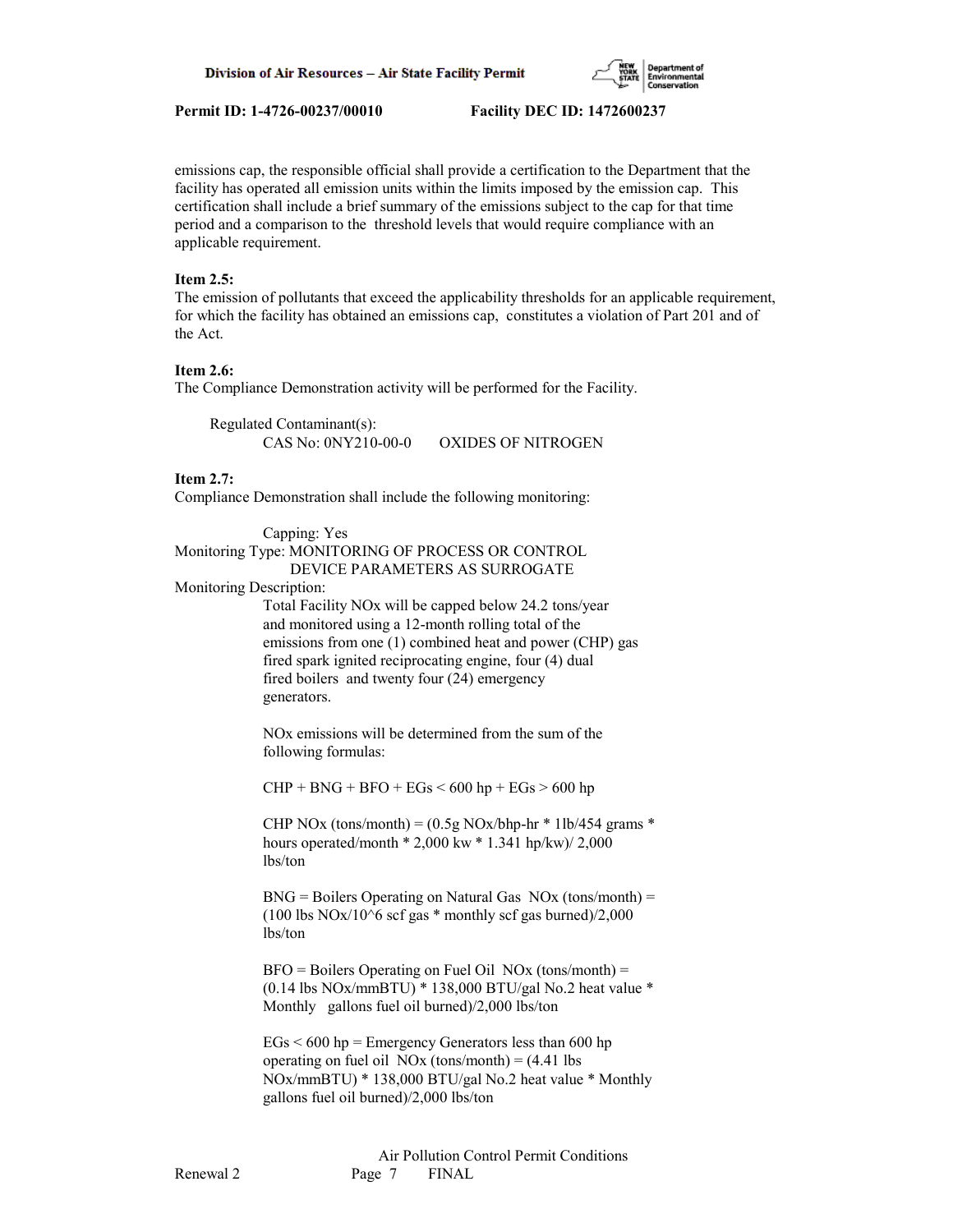

 $EGs > 600$  hp = Emergency Generators greater than 600 hp operating on fuel oil  $NOx$  (tons/month) = (3.2 lbs NOx/mmBTU) \* 138,000 BTU/gal No.2 heat value \* Monthly gallons fuel oil burned)/2,000 lbs/ton

 Data and calculations will be maintained at the facility for a period of at least five years.

Parameter Monitored: OXIDES OF NITROGEN Upper Permit Limit: 24.2 tons per year Monitoring Frequency: MONTHLY Averaging Method: ANNUAL MAXIMUM ROLLED MONTHLY Reporting Requirements: ANNUALLY (CALENDAR) Reports due 30 days after the reporting period. The initial report is due 1/30/2023. Subsequent reports are due every 12 calendar month(s).

# **Condition 3: Visible Emissions Limited Effective between the dates of 05/24/2022 and 05/23/2032**

# **Applicable Federal Requirement:6 NYCRR 211.2**

# **Item 3.1:**

Except as permitted by a specific part of this Subchapter and for open fires for which a restricted burning permit has been issued, no person shall cause or allow any air contamination source to emit any material having an opacity equal to or greater than 20 percent (six minute average) except for one continuous six-minute period per hour of not more than 57 percent opacity.

# **Condition 4: Compliance Demonstration Effective between the dates of 05/24/2022 and 05/23/2032**

# **Applicable Federal Requirement:6 NYCRR 222.6 (c)**

### **Item 4.1:**

The Compliance Demonstration activity will be performed for the facility: The Compliance Demonstration applies to:

Emission Unit: U-CHP01

# **Item 4.2:**

Compliance Demonstration shall include the following monitoring:

Monitoring Type: RECORD KEEPING/MAINTENANCE PROCEDURES Monitoring Description:

> The owner or operator of an economic dispatch source must maintain on site or at an alternative location, as approved by the Department, records of operational data in a format acceptable to the Department. The following data must be recorded monthly and maintained for five years from the date the data were recorded:

(1) hours of operation;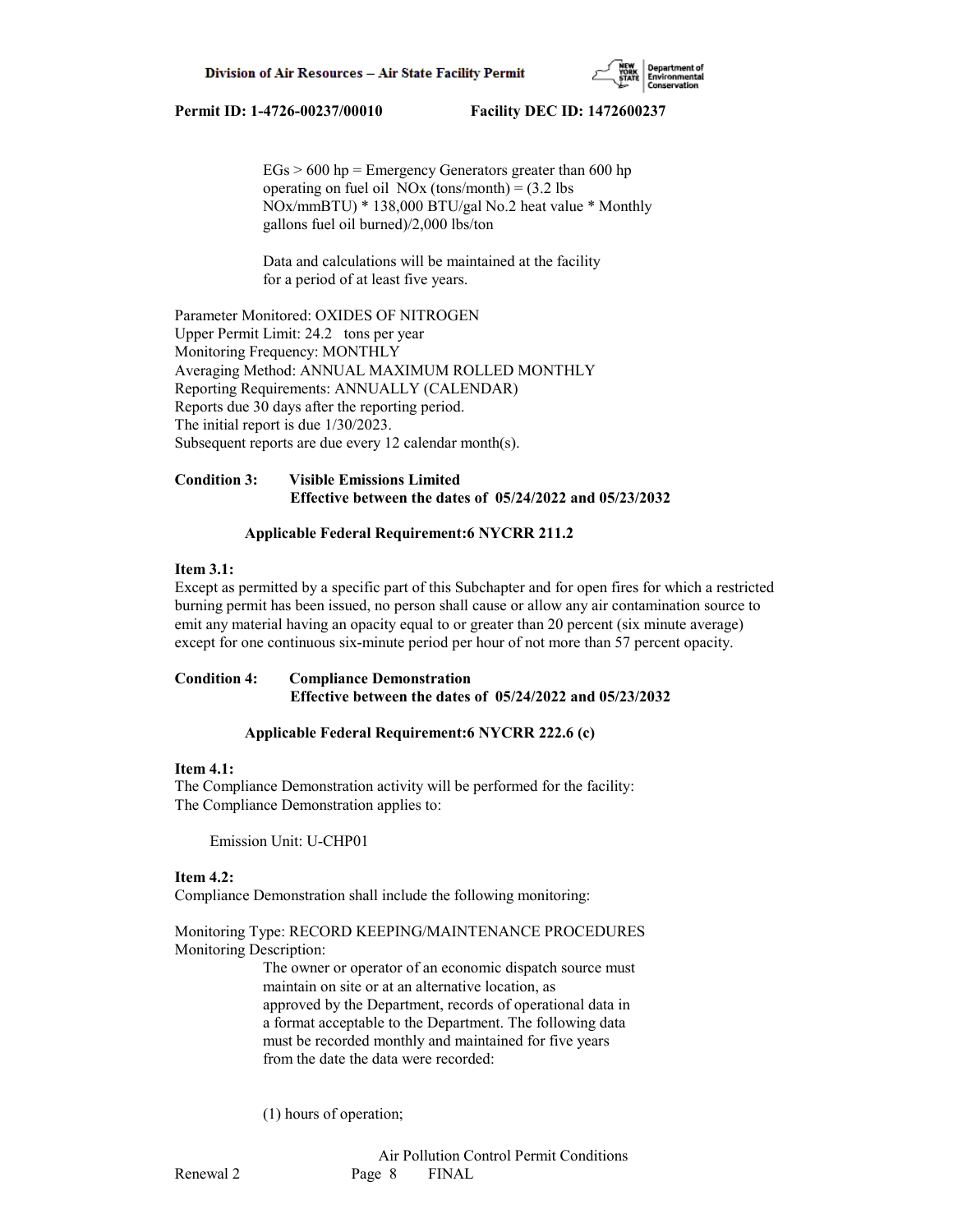

 (2) type and quantity of fuel(s) used or purchased; and

 (3) electricity generated by economic dispatch source in kilowatt-hours.

Monitoring Frequency: MONTHLY Reporting Requirements: ANNUALLY (CALENDAR) Reports due 30 days after the reporting period. The initial report is due 1/30/2023. Subsequent reports are due every 12 calendar month(s).

# **Condition 5: Compliance Demonstration Effective between the dates of 05/24/2022 and 05/23/2032**

## **Applicable Federal Requirement:6 NYCRR 225-1.2 (d)**

#### **Item 5.1:**

The Compliance Demonstration activity will be performed for the Facility.

#### **Item 5.2:**

Compliance Demonstration shall include the following monitoring:

# Monitoring Type: WORK PRACTICE INVOLVING SPECIFIC OPERATIONS

Monitoring Description:

 Owners or operators of emission sources that fire distillate oil are limited to a 0.0015 percent sulfur content by weight of the fuel. Compliance with the sulfur-in-fuel limitation is based on fuel vendor receipts. All fuel vendor receipts must be maintained on site or at a Department approved alternative location for a minimum of five years.

 Note - Process sources and incinerators must comply with the above requirements on or after July 1, 2023.

Work Practice Type: PARAMETER OF PROCESS MATERIAL Process Material: DISTILLATES - NUMBER 1 AND NUMBER 2 OIL Parameter Monitored: SULFUR CONTENT Upper Permit Limit: 0.0015 percent by weight Monitoring Frequency: PER DELIVERY Averaging Method: MAXIMUM - NOT TO BE EXCEEDED AT ANY TIME (INSTANTANEOUS/DISCRETE OR GRAB) Reporting Requirements: ANNUALLY (CALENDAR) Reports due 30 days after the reporting period. The initial report is due 1/30/2023. Subsequent reports are due every 12 calendar month(s).

### **Condition 6: Compliance Demonstration**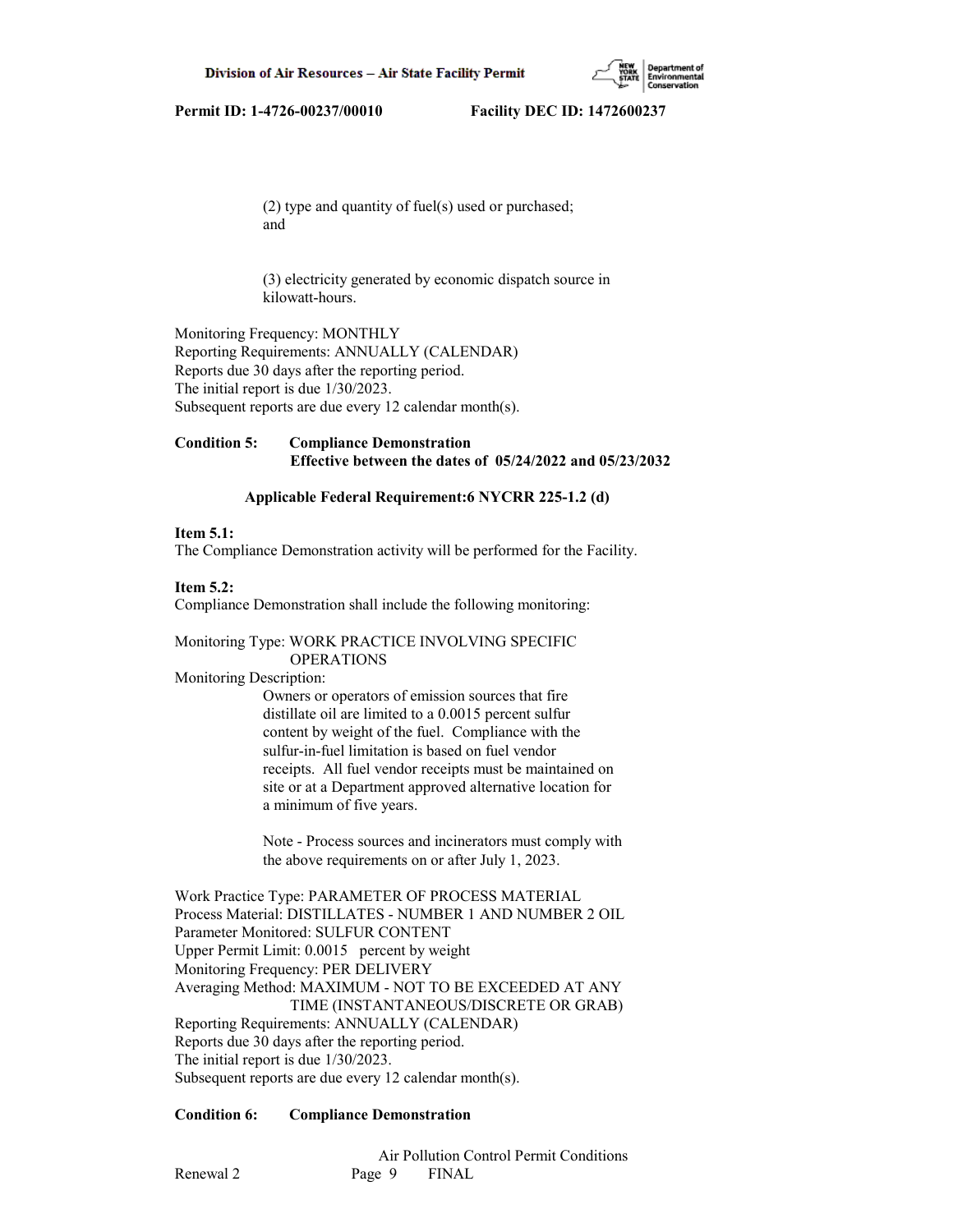

# **Effective between the dates of 05/24/2022 and 05/23/2032**

#### **Applicable Federal Requirement:6 NYCRR 227-1.4 (a)**

#### **Item 6.1:**

The Compliance Demonstration activity will be performed for the facility: The Compliance Demonstration applies to:

Emission Unit: 1-00001

Emission Unit: U-CHP01

#### **Item 6.2:**

Compliance Demonstration shall include the following monitoring:

Monitoring Type: MONITORING OF PROCESS OR CONTROL DEVICE PARAMETERS AS SURROGATE

# Monitoring Description:

 No owner or operator of a stationary combustion installation subject to this Subpart shall operate an emission source which exhibits greater than 20 percent opacity (based on a six minute average), except for one 6 minute period per hour of not more than 27 percent opacity. The owner or operator will conduct a Method 9 test annually. A report of the results of the test will be submitted to the Department within 30 days of the completion of the Method 9 test. All records generated by the permittee must be maintained at the facility or at an alternative location approved by the Department for a minimum of five years.

Parameter Monitored: OPACITY Upper Permit Limit: 20 percent Reference Test Method: 40 CFR 60, Appendix A, Method 9 Monitoring Frequency: ANNUALLY Averaging Method: 6-MINUTE AVERAGE (METHOD 9) Reporting Requirements: ANNUALLY (CALENDAR) Reports due 30 days after the reporting period. The initial report is due 1/30/2023. Subsequent reports are due every 12 calendar month(s).

#### **Condition 7: EPA Region 2 address. Effective between the dates of 05/24/2022 and 05/23/2032**

#### **Applicable Federal Requirement:40CFR 60.4, NSPS Subpart A**

#### **Item 7.1:**

All requests, reports, applications, submittals, and other communications to the Administrator pursuant to this part shall be submitted in duplicate to the following address:

> Director, Division of Enforcement and Compliance Assistance USEPA Region 2 290 Broadway, 21st Floor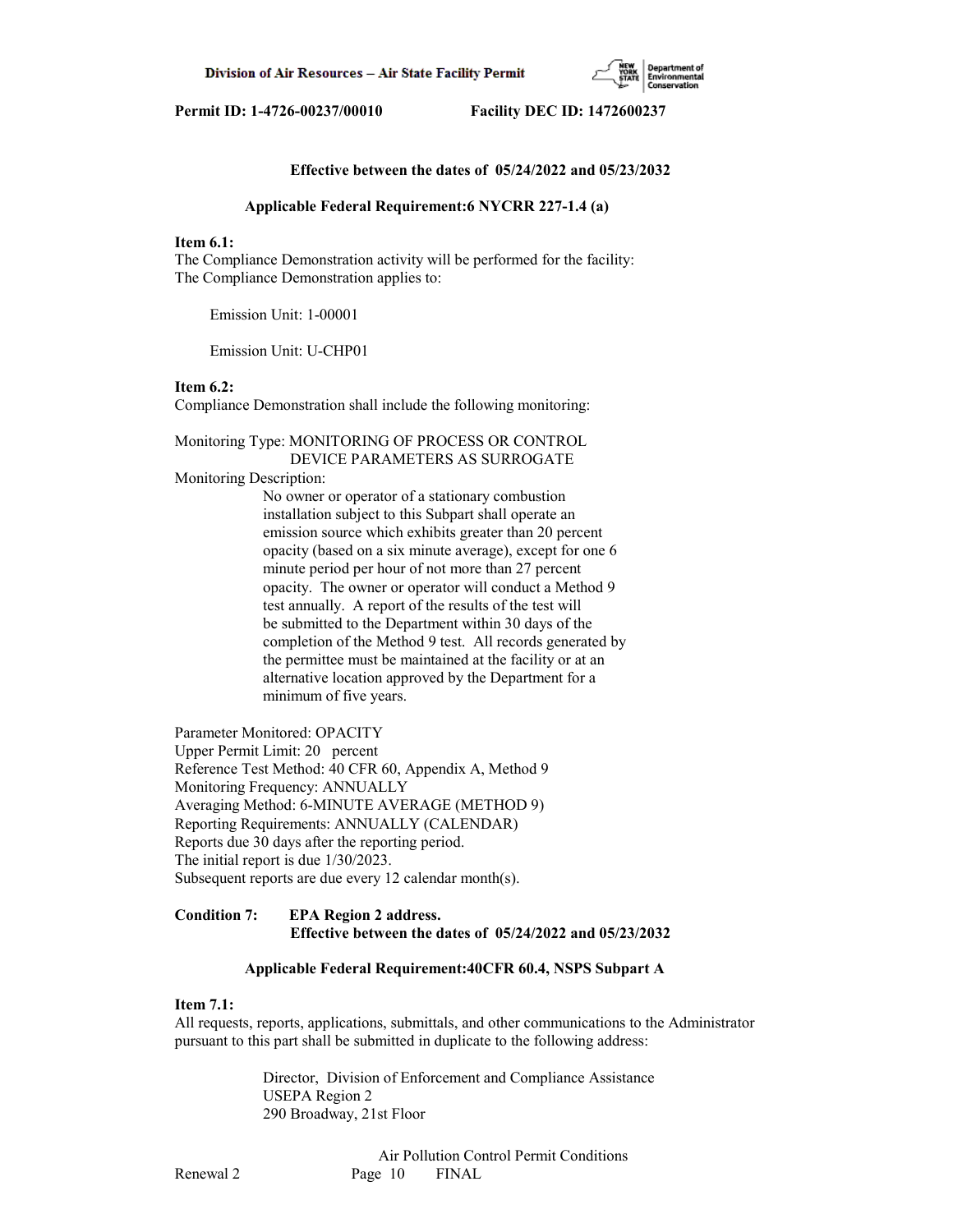

# New York, NY 10007-1886

Copies of all correspondence to the administrator pursuant to this part shall also be submitted to the NYSDEC Regional Office issuing this permit (see address at the beginning of this permit) and to the following address:

> NYSDEC Bureau of Quality Assurance 625 Broadway Albany, NY 12233-3258

# **Condition 8: Recordkeeping requirements. Effective between the dates of 05/24/2022 and 05/23/2032**

# **Applicable Federal Requirement:40CFR 60.7(b), NSPS Subpart A**

### **Item 8.1:**

Affected owners or operators shall maintain records of occurrence and duration of any startup, shutdown, or malfunction in the operation of an affected facility; any malfunction of the air pollution control equipment; or any periods during which a continuous monitoring system or monitoring device is inoperative.

# **Condition 9: Facility files for subject sources. Effective between the dates of 05/24/2022 and 05/23/2032**

# **Applicable Federal Requirement:40CFR 60.7(f), NSPS Subpart A**

## **Item 9.1:**

The following files shall be maintained at the facility for all affected sources: all measurements, including continuous monitoring systems, monitoring device, and performance testing measurements; all continuous monitoring system performance evaluations; all continuous monitoring device calibration checks; adjustments and maintenance performed on these systems or devices; and all other information required by this part, recorded in permanent form suitable for inspections. The file shall be maintained for at least two years following the date of such measurements, reports, and records.

# **Condition 10: Performance testing timeline. Effective between the dates of 05/24/2022 and 05/23/2032**

# **Applicable Federal Requirement:40CFR 60.8(a), NSPS Subpart A**

#### **Item 10.1:**

Within 60 days after achieving the maximum production rate, but not later than 180 days after initial startup of the facility, the owner or operator of the facility shall conduct performance testing and provide the results of such tests, in a written report, to the Administrator.

# **Condition 11: Performance test methods. Effective between the dates of 05/24/2022 and 05/23/2032**

 **Applicable Federal Requirement:40CFR 60.8(b), NSPS Subpart A**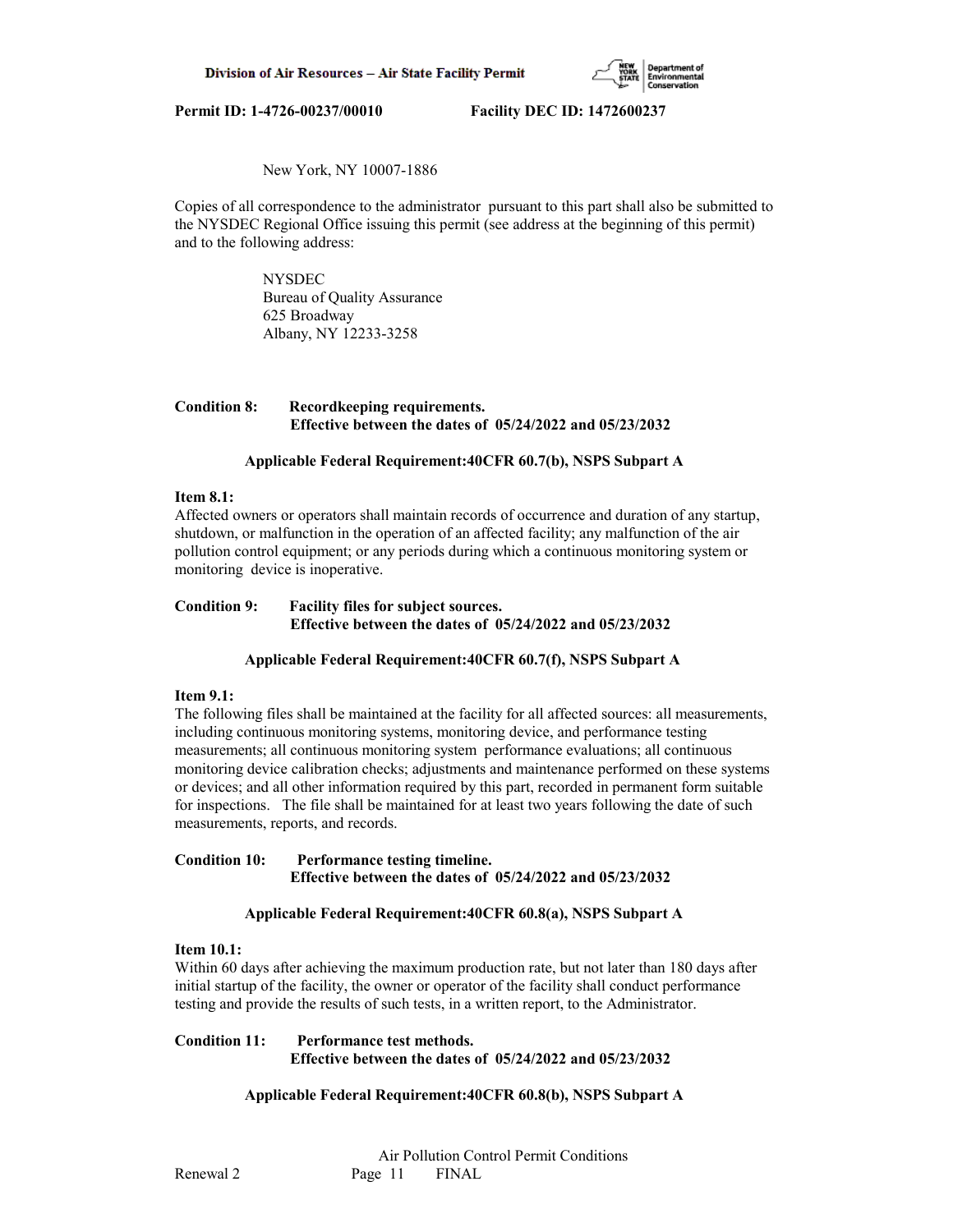

# **Item 11.1:**

Performance testing shall be conducted in accordance with the methods and procedures prescribed in 40 CFR 60 or by alternative methods and procedures approved by the Administrator.

# **Condition 12: Prior notice. Effective between the dates of 05/24/2022 and 05/23/2032**

# **Applicable Federal Requirement:40CFR 60.8(d), NSPS Subpart A**

# **Item 12.1:**

The owner or operator shall provide the Administrator with prior notice of any performance test at least 30 days in advance of testing.

**Condition 13: Number of required tests. Effective between the dates of 05/24/2022 and 05/23/2032**

# **Applicable Federal Requirement:40CFR 60.8(f), NSPS Subpart A**

# **Item 13.1:**

Each performance test shall consist of three separate runs, at the specified duration required in the applicable test method. Compliance with all applicable standards shall be determined by using the arithmetic means of the results of the three runs.

# **Condition 14: Availability of information. Effective between the dates of 05/24/2022 and 05/23/2032**

# **Applicable Federal Requirement:40CFR 60.9, NSPS Subpart A**

# **Item 14.1:**

The availability to the public of information provided to, or otherwise obtained by, the Administrator under this part shall be governed by 40 CFR Part 2.

# **Condition 15: Opacity standard compliance testing. Effective between the dates of 05/24/2022 and 05/23/2032**

# **Applicable Federal Requirement:40CFR 60.11, NSPS Subpart A**

# **Item 15.1:**

The following conditions shall be used to determine compliance with the opacity standards:

 1) observations shall be conducted in accordance with Reference Method 9, in Appendix A of 40 CFR Part 60(or an equivalent method approved by the Administrator including continuous opacity monitors);

 2) the opacity standards apply at all times except during periods of start up, shutdown, and malfunction; and

3) all other applicable conditions cited in section 60.11 of this part.

# **Condition 16: Circumvention. Effective between the dates of 05/24/2022 and 05/23/2032**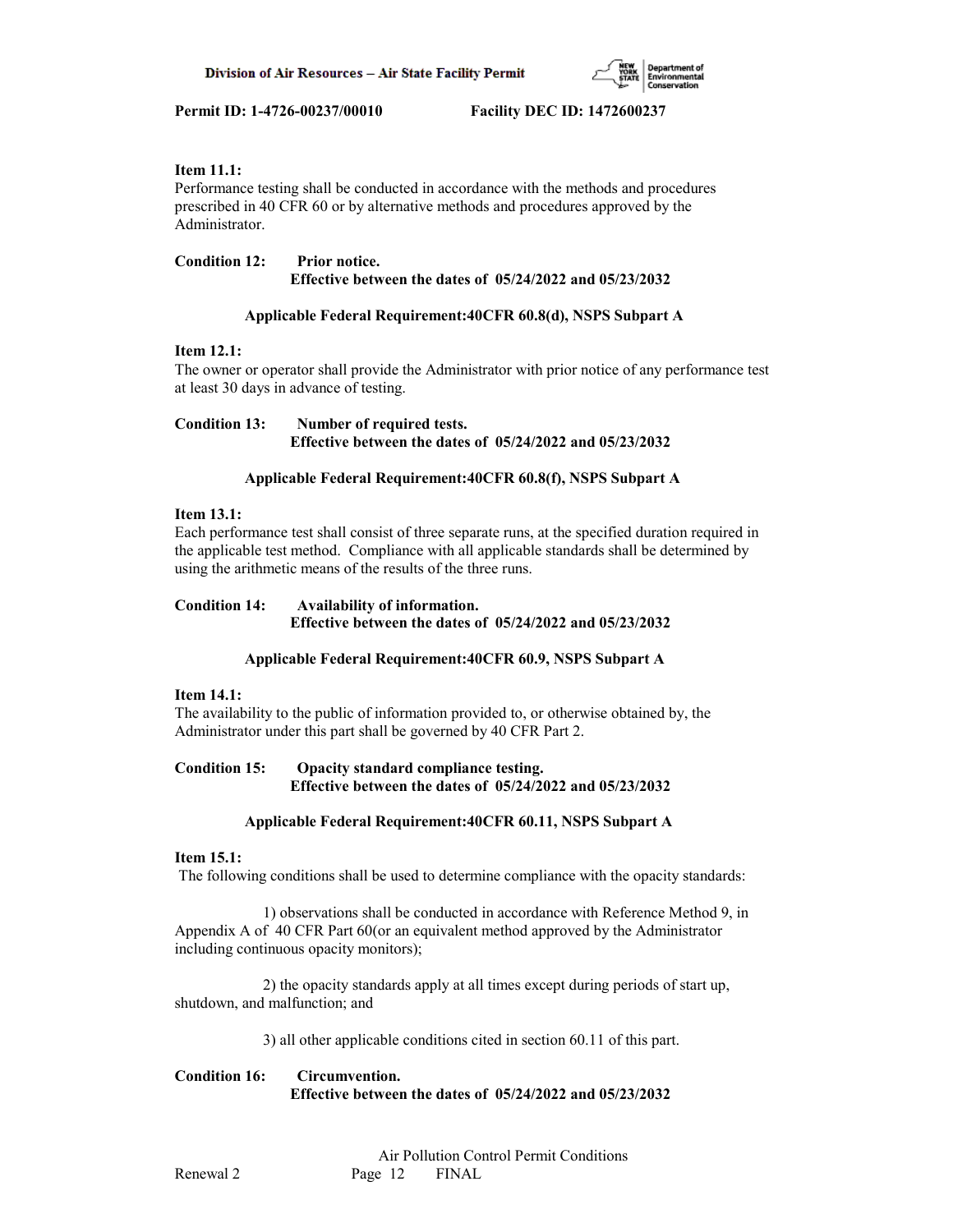

# **Applicable Federal Requirement:40CFR 60.12, NSPS Subpart A**

# **Item 16.1:**

No owner or operator subject to the provisions of this part shall build, erect, install, or use any article, machine, equipment or process, the use of which conceals an emission which would otherwise constitute a violation of an applicable standard. Such concealment includes, but is not limited to, the use of gaseous diluents to achieve compliance with an opacity standard or with a standard which is based on the concentration of a pollutant in the gases discharged to the atmosphere.

# **Condition 17: Modifications. Effective between the dates of 05/24/2022 and 05/23/2032**

# **Applicable Federal Requirement:40CFR 60.14, NSPS Subpart A**

# **Item 17.1:**

Within 180 days of the completion of any physical or operational change (as defined in section 60.14), compliance with the applicable standards must be achieved.

# **Condition 18: Reconstruction Effective between the dates of 05/24/2022 and 05/23/2032**

# **Applicable Federal Requirement:40CFR 60.15, NSPS Subpart A**

# **Item 18.1:**

The following shall be submitted to the Administrator prior to reconstruction (as defined in section 60.15):

1) a notice of intent to reconstruct 60 days (or as soon as practicable) prior to the action;

2) name and address of the owner or operator;

3) the location of the existing facility;

4) a brief description of the existing facility and the components to be replaced;

5) a description of the existing air pollution control equipment and the proposed air pollution control equipment;

6) an estimate of the fixed capital cost of the replacements and of constructing a comparable entirely new facility;

7) the estimated life of the facility after the replacements; and

8) a discussion of any economic or technical limitations the facility may have in complying with the applicable standards of performance after the proposed replacements.

# **Condition 19: Applicability Effective between the dates of 05/24/2022 and 05/23/2032**

# **Applicable Federal Requirement:40CFR 60, NSPS Subpart JJJJ**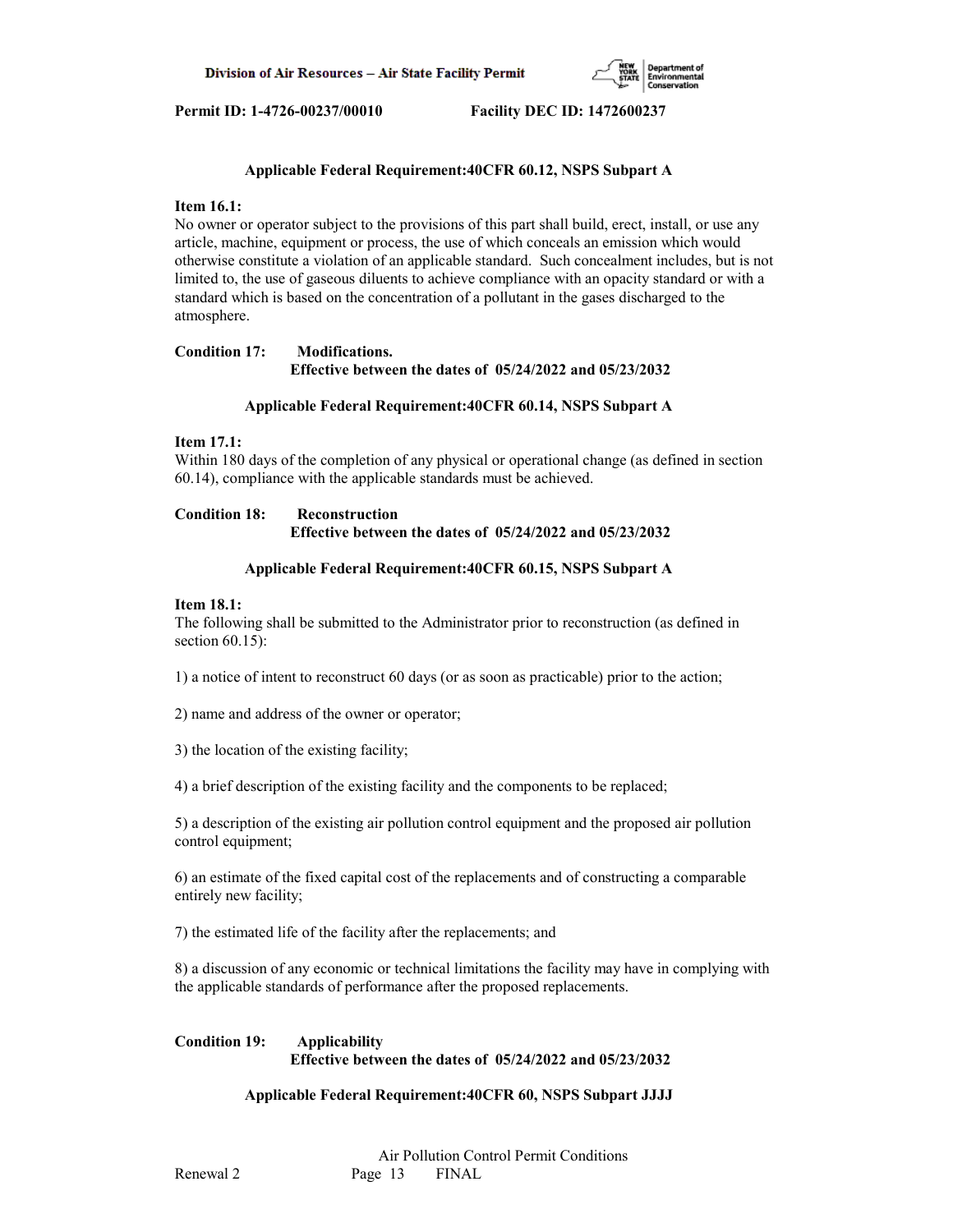

# **Item 19.1:**

Facilities that have stationary spark ignition internal combustion engines must comply with applicable portions of 40 CFR 60 subpart JJJJ.

# **Condition 20: Test methods and procedures Effective between the dates of 05/24/2022 and 05/23/2032**

# **Applicable Federal Requirement:40CFR 60.4244, NSPS Subpart JJJJ**

**Item 20.1: Owners and operators of stationary SI ICE who conduct performance tests must** follow the procedures in paragraphs (a) through (f) of 40 CFR 60.4244, including : - Each performance test must be conducted within 10 percent of 100 percent peak (or the highest achievable) load and according to the requirements in §60.8 and under the specific conditions that are specified by Table 2 to this subpart.

- The performance tests shall not be conducted during periods of startup, shutdown, or malfunction, as specified in §60.8(c). If the stationary SI internal combustion engine is non-operational, the facility does not need to startup the engine solely to conduct a performance test, but must conduct the performance test immediately upon startup of the engine.

- The facility must conduct three separate test runs for each performance test required in this section, as specified in §60.8(f). Each test run must be conducted within 10 percent of 100 percent peak (or the highest achievable) load and last at least 1 hour.

# **Condition 21: Applicability Effective between the dates of 05/24/2022 and 05/23/2032**

# **Applicable Federal Requirement:40CFR 63, Subpart JJJJJJ**

# **Item 21.1:**

Facilities that are area sources of HAP with industrial, commercial, or institutional boilers must comply with applicable portions of 40 CFR 63 JJJJJJ.

# **Condition 22: Applicability Effective between the dates of 05/24/2022 and 05/23/2032**

# **Applicable Federal Requirement:40CFR 63, Subpart ZZZZ**

# **Item 22.1:**

Facilities that have reciprocating internal combustion engines must comply with applicable portions of 40 CFR 63 subpart ZZZZ.

# **Condition 23: Engines at Area sources of HAP Effective between the dates of 05/24/2022 and 05/23/2032**

# **Applicable Federal Requirement:40CFR 63, Subpart ZZZZ**

**Item 23.1:**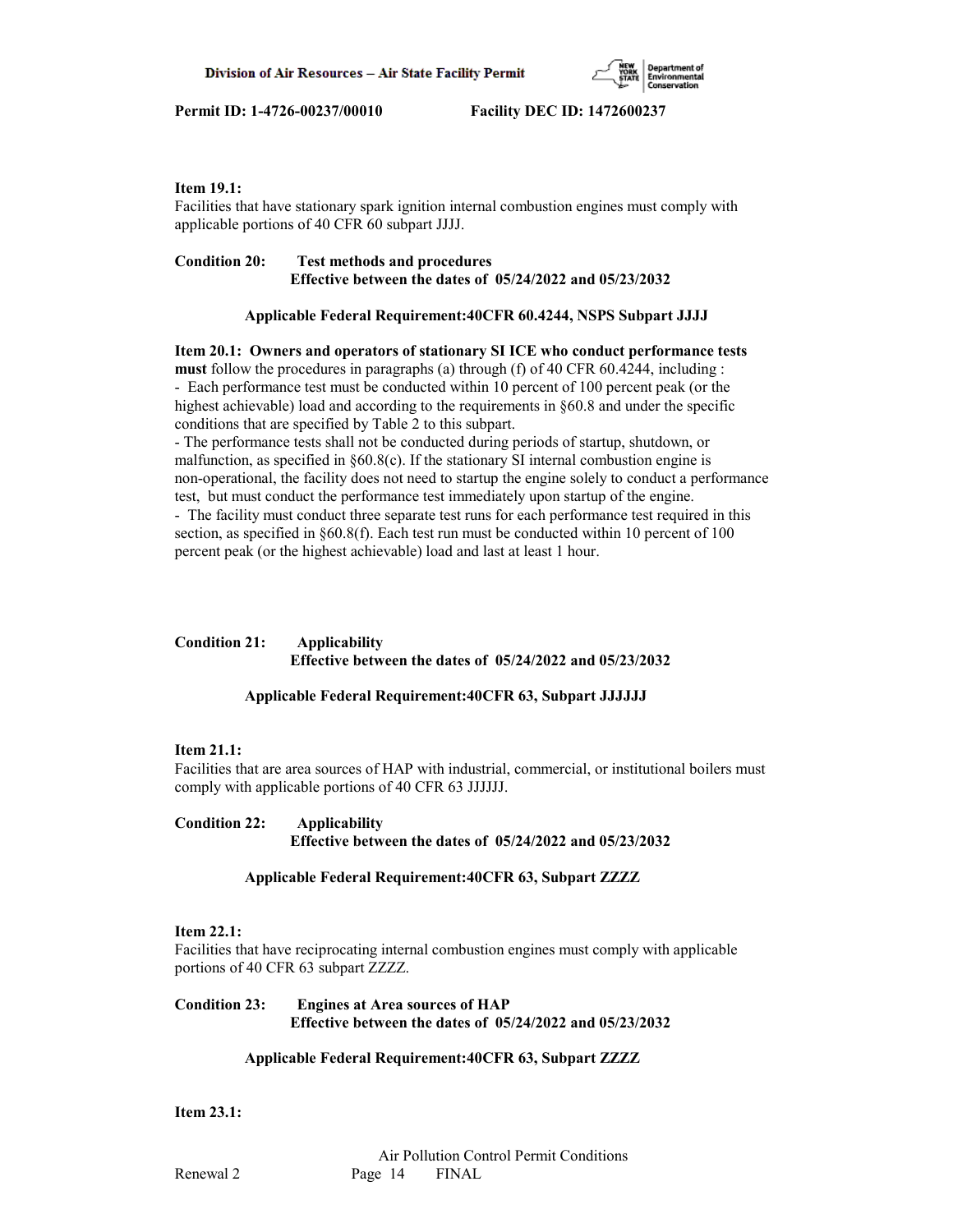

Internal combustion engines, constructed or re-constructed on or after June 12, 2006, that meet the requirements of 40 CFR 60 Subpart IIII or Subpart JJJJ meet the requirements of 40 CFR 63 Subpart ZZZZ.

#### **\*\*\*\* Emission Unit Level \*\*\*\***

# **Condition 24: Compliance Demonstration Effective between the dates of 05/24/2022 and 05/23/2032**

#### **Applicable Federal Requirement:6 NYCRR 227-1.4 (a)**

#### **Item 24.1:**

The Compliance Demonstration activity will be performed for:

Emission Unit: 1-00001

## **Item 24.2:**

Compliance Demonstration shall include the following monitoring:

# Monitoring Type: RECORD KEEPING/MAINTENANCE PROCEDURES Monitoring Description:

 Operators of oil firing emission sources subject to 6 NYCRR Subpart 227-1 which do not employ a continuous opacity monitor for measuring smoke emissions, shall be required to perform the following:

 1) Observe the stack for each emission source which is operating on oil once per day for visible emissions. This observation(s) must be conducted during daylight hours except during adverse weather conditions (fog, rain, or snow).

 2) The results of each observation must be recorded in a bound logbook or other format acceptable to the Department. The following data must be recorded for each stack:

- date and time of day
- observer's name
- identity of the emission point
- weather conditions
- was a plume observed?

 Inclement weather conditions shall be recorded for those days when observations are prohibited. This logbook must be retained at the facility for five (5) years after the date of the last entry.

 3) If the operator observes any visible emissions (other than steam - see below) for two consecutive days while firing oil (the firing of other fuels in between days of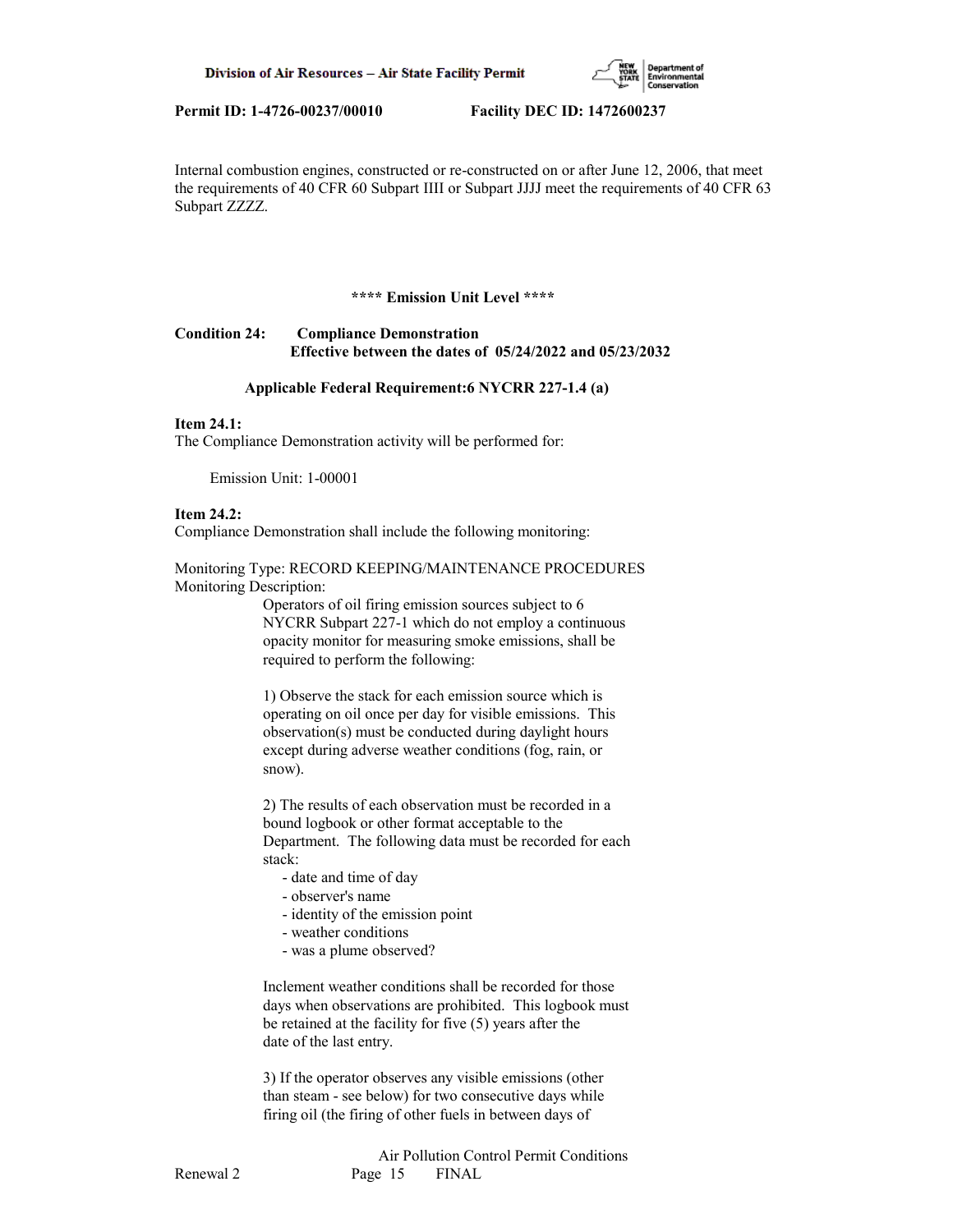

 firing oil does not count as an interruption in the consecutive days of firing oil), then a Method 9 analysis (based upon a 6-minute mean) of the affected emission point(s) must be conducted within two (2) business days of such occurrence. The results of the Method 9 analysis must be recorded in the logbook. The operator must contact the Regional Air Pollution Control Engineer within one (1) business day of performing the Method 9 analysis if the opacity standard is contravened. Upon notification, any corrective actions or future compliance schedules shall be presented to the Department for acceptance.

 \*\* NOTE \*\* Steam plumes generally form after leaving the top of the stack (this is known as a detached plume). The distance between the stack and the beginning of the detached plume may vary, however, there is (normally) a distinctive distance between the plume and stack. Steam plumes are white in color and have a billowy consistency. Steam plumes dissipate within a short distance of the stack (the colder the air the longer the steam plume will last) and leave no dispersion trail downwind of the stack.

Monitoring Frequency: AS REQUIRED - SEE PERMIT MONITORING DESCRIPTION Reporting Requirements: AS REQUIRED - SEE MONITORING DESCRIPTION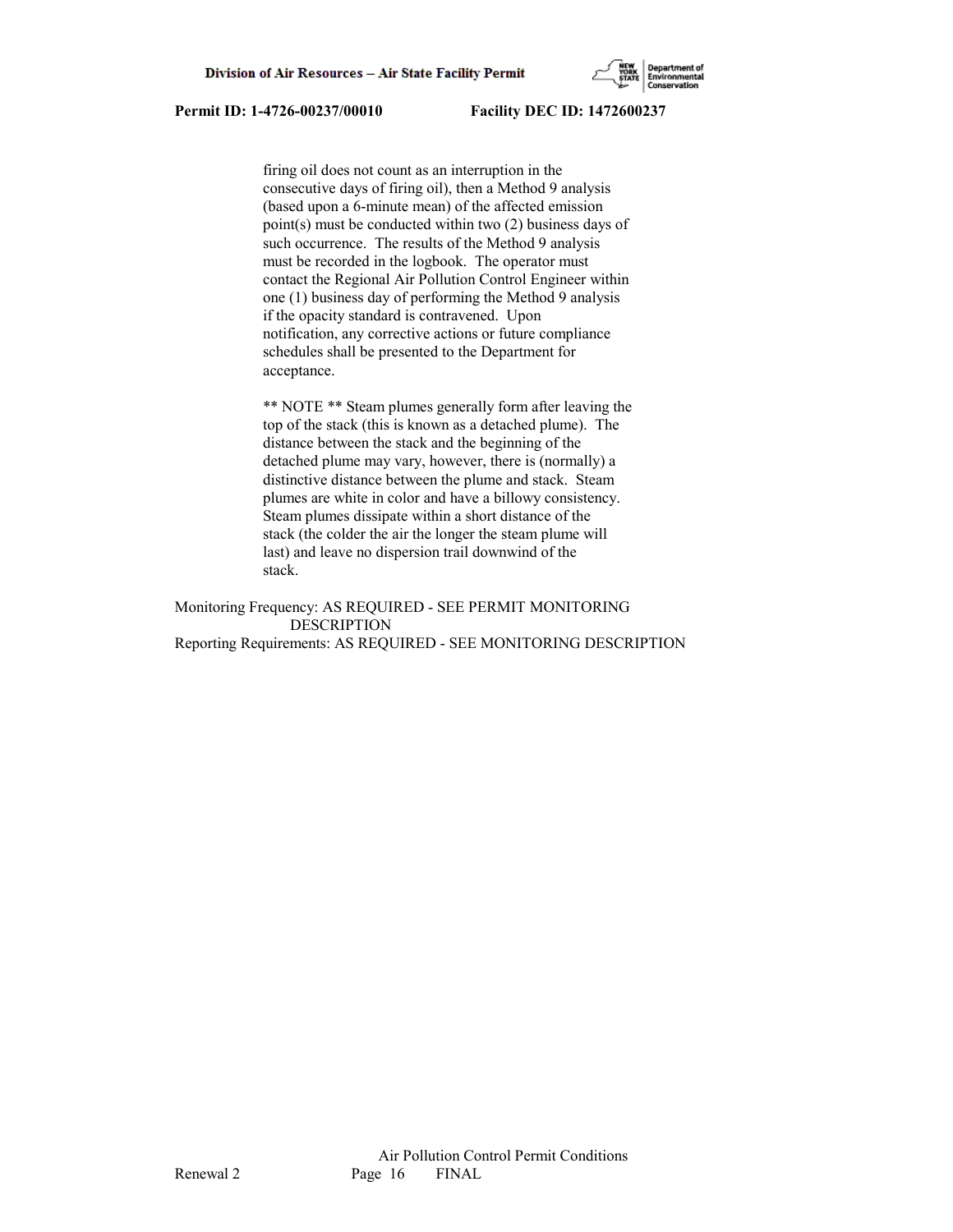

## **STATE ONLY ENFORCEABLE CONDITIONS \*\*\*\* Facility Level \*\*\*\***

# **NOTIFICATION OF GENERAL PERMITTEE OBLIGATIONS This section contains terms and conditions which are not federally enforceable. Permittees may also have other obligations under regulations of general applicability**

#### **Item A: Emergency Defense - 6 NYCRR 201-1.5**

 An emergency, as defined in 6 NYCRR subpart 201-2, constitutes an affirmative defense to penalties sought in an enforcement action brought by the department for noncompliance with emissions limitations or permit conditions for all facilities in New York State.

 (a) The affirmative defense of emergency shall demonstrate, through properly signed, contemporaneous operating logs, or other relevant evidence that:

 (1) an emergency occurred and that the facility owner or operator can identify the cause(s) of the emergency;

 (2) the equipment at the facility was being properly operated and maintained;

 (3) during the period of the emergency the facility owner or operator took all reasonable steps to minimize the levels of emissions that exceeded the emission standards, or other requirements in the permit; and

 (4) the facility owner or operator notified the department within two working days after the event occurred. This notice must contain a description of the emergency, any steps taken to mitigate emissions, and any corrective actions taken.

 (b) In any enforcement proceeding, the facility owner or operator seeking to establish the occurrence of an emergency has the burden of proof.

 (c) This provision is in addition to any emergency or malfunction provision contained in any applicable requirement.

Item B: **Public Access to Recordkeeping for Facilities With State Facility Permits - 6 NYCRR 201-1.10 (a)** Where facility owners and/or operators keep records pursuant to compliance with the requirements of 6 NYCRR Subpart 201-5.4, and/or the emission capping requirements of 6 NYCRR Subpart 201-7, the Department will make such records available to the public upon request in accordance with 6 NYCRR Part 616 - Public Access to Records.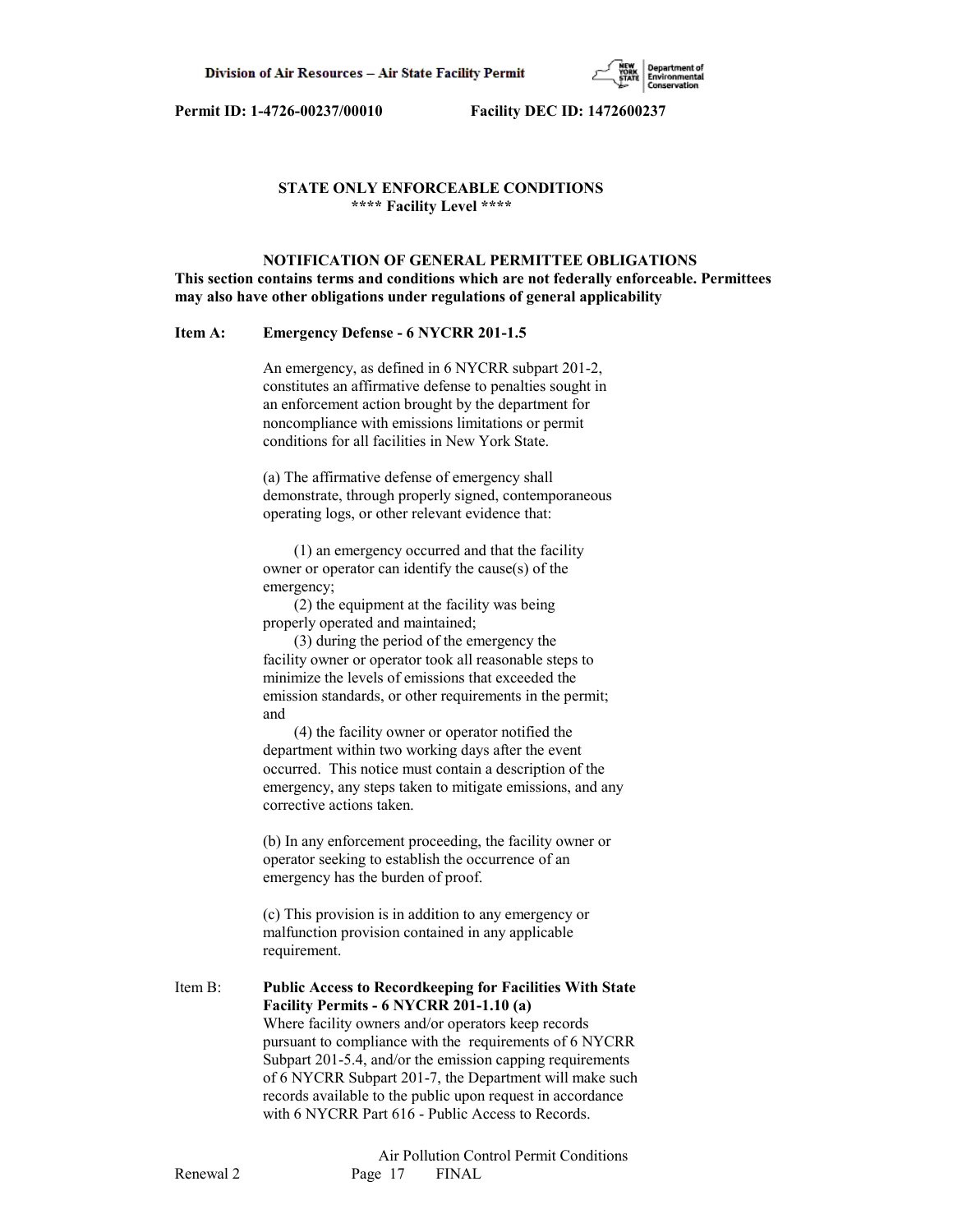Facility owners and/or operators must submit the records required to comply with the request within sixty working days of written notification by the Department.

# Item C: **General Provisions for State Enforceable Permit Terms and Condition - 6 NYCRR Part 201-5**

 Any person who owns and/or operates stationary sources shall operate and maintain all emission units and any required emission control devices in compliance with all applicable Parts of this Chapter and existing laws, and shall operate the facility in accordance with all criteria, emission limits, terms, conditions, and standards in this permit. Failure of such person to properly operate and maintain the effectiveness of such emission units and emission control devices may be sufficient reason for the Department to revoke or deny a permit.

 The owner or operator of the permitted facility must maintain all required records on-site for a period of five years and make them available to representatives of the Department upon request. Department representatives must be granted access to any facility regulated by this Subpart, during normal operating hours, for the purpose of determining compliance with this and any other state and federal air pollution control requirements, regulations or law.

# **STATE ONLY APPLICABLE REQUIREMENTS The following conditions are state only enforceable.**

# **Condition 25: Contaminant List Effective between the dates of 05/24/2022 and 05/23/2032**

#### **Applicable State Requirement:ECL 19-0301**

#### **Item 25.1:**

Emissions of the following contaminants are subject to contaminant specific requirements in this permit(emission limits, control requirements or compliance monitoring conditions).

> CAS No: 0NY210-00-0 Name: OXIDES OF NITROGEN

# **Condition 26: Malfunctions and Start-up/Shutdown Activities Effective between the dates of 05/24/2022 and 05/23/2032**

#### **Applicable State Requirement:6 NYCRR 201-1.4**

# **Item 26.1:**

(a) The facility owner or operator shall take all necessary and appropriate actions to prevent the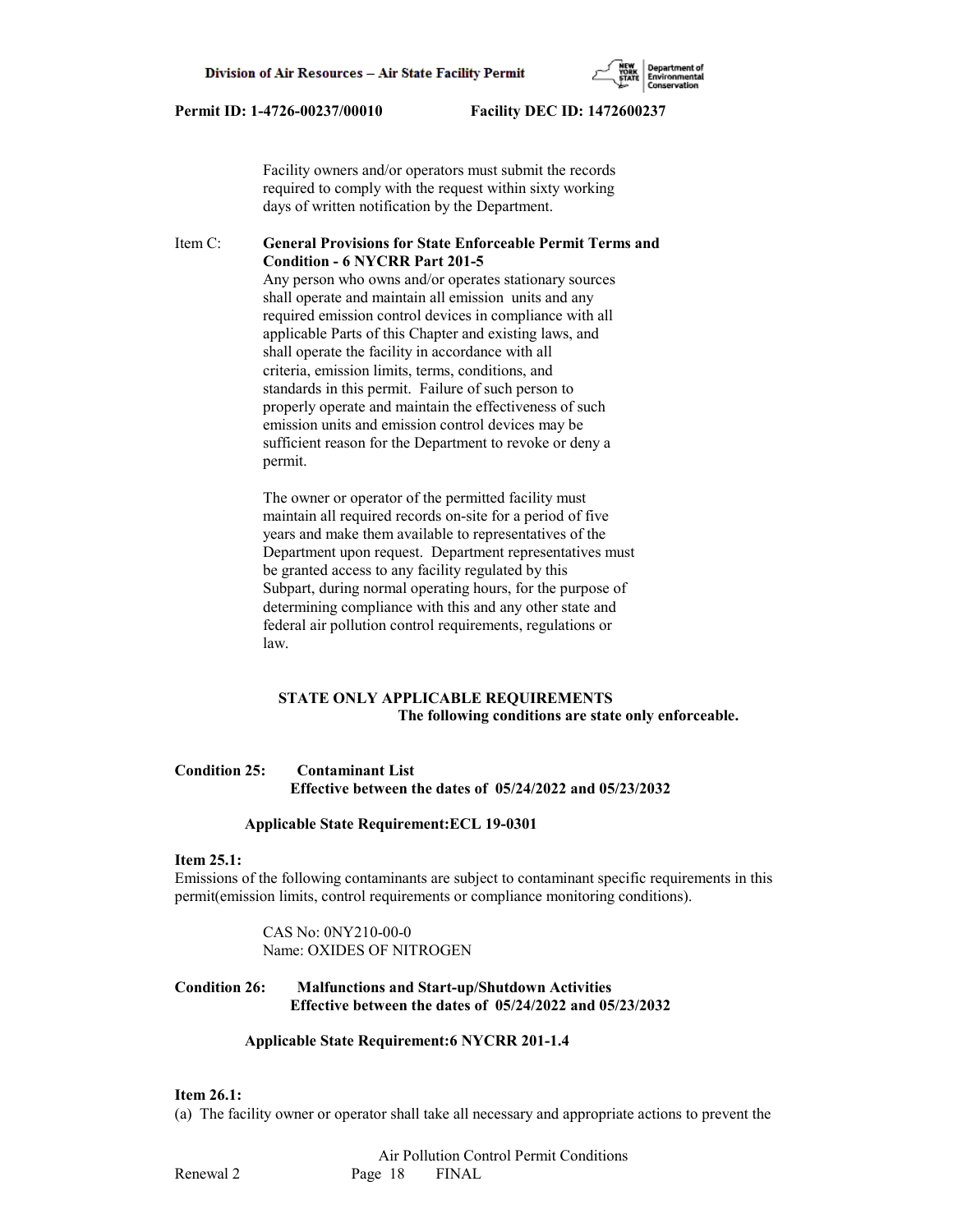

emission of air pollutants that result in contravention of any applicable emission standard during periods of start-up, shutdown, or malfunction.

(b) The facility owner or operator shall compile and maintain records of all equipment maintenance and start-up/shutdown activities when they are expected to result in an exceedance of any applicable emission standard, and shall submit a report of such activities to the department when required by a permit condition or upon request by the department. Such reports shall state whether an exceedance occurred and if it was unavoidable, include the time, frequency and duration of the exceedance, and an estimate of the emission rates of any air contaminants released. Such records shall be maintained for a period of at least five years and made available for review to department representatives upon request. Facility owners or operators subject to continuous monitoring and quarterly reporting requirements need not submit additional reports of exceedances to the department.

(c) In the event that air contaminant emissions exceed any applicable emission standard due to a malfunction, the facility owner or operator shall notify the department as soon as possible during normal working hours, but not later than two working days after becoming aware that the malfunction occurred. In addition, the facility owner or operator shall compile and maintain a record of all malfunctions. Such records shall be maintained at the facility for a period of at least five years and must be made available to the department upon request. When requested by the department, the facility owner or operator shall submit a written report to the department describing the malfunction, the corrective action taken, the air contaminants emitted, and the resulting emission rates and/or opacity.

(d) The department may also require the facility owner or operator to include, in reports described under Subdivisions (b) and (c) of this Section, an estimate of the maximum ground level concentration of each air contaminant emitted and the effect of such emissions.

(e) A violation of any applicable emission standard resulting from start-up, shutdown, or malfunction conditions at a permitted or registered facility may not be subject to an enforcement action by the department and/or penalty if the department determines, in its sole discretion, that such a violation was unavoidable. The actions and recordkeeping and reporting requirements listed above must be adhered to in such circumstances.

# **Condition 27: Emission Unit Definition Effective between the dates of 05/24/2022 and 05/23/2032**

#### **Applicable State Requirement:6 NYCRR Subpart 201-5**

# **Item 27.1:**

The facility is authorized to perform regulated processes under this permit for: Emission Unit: 1-00001 Emission Unit Description: This emission unit, located in Building 203 includes four (4) dual fired boilers, three (3) are rated at 56.0 MMBtu/hr and one (1) boiler is rated at 28.0 MMBtu/hr. The boilers burn natural gas and ultra-low sulfur fuel oil. The boilers vent through individual stacks and provide heat and steam for the medical center complex.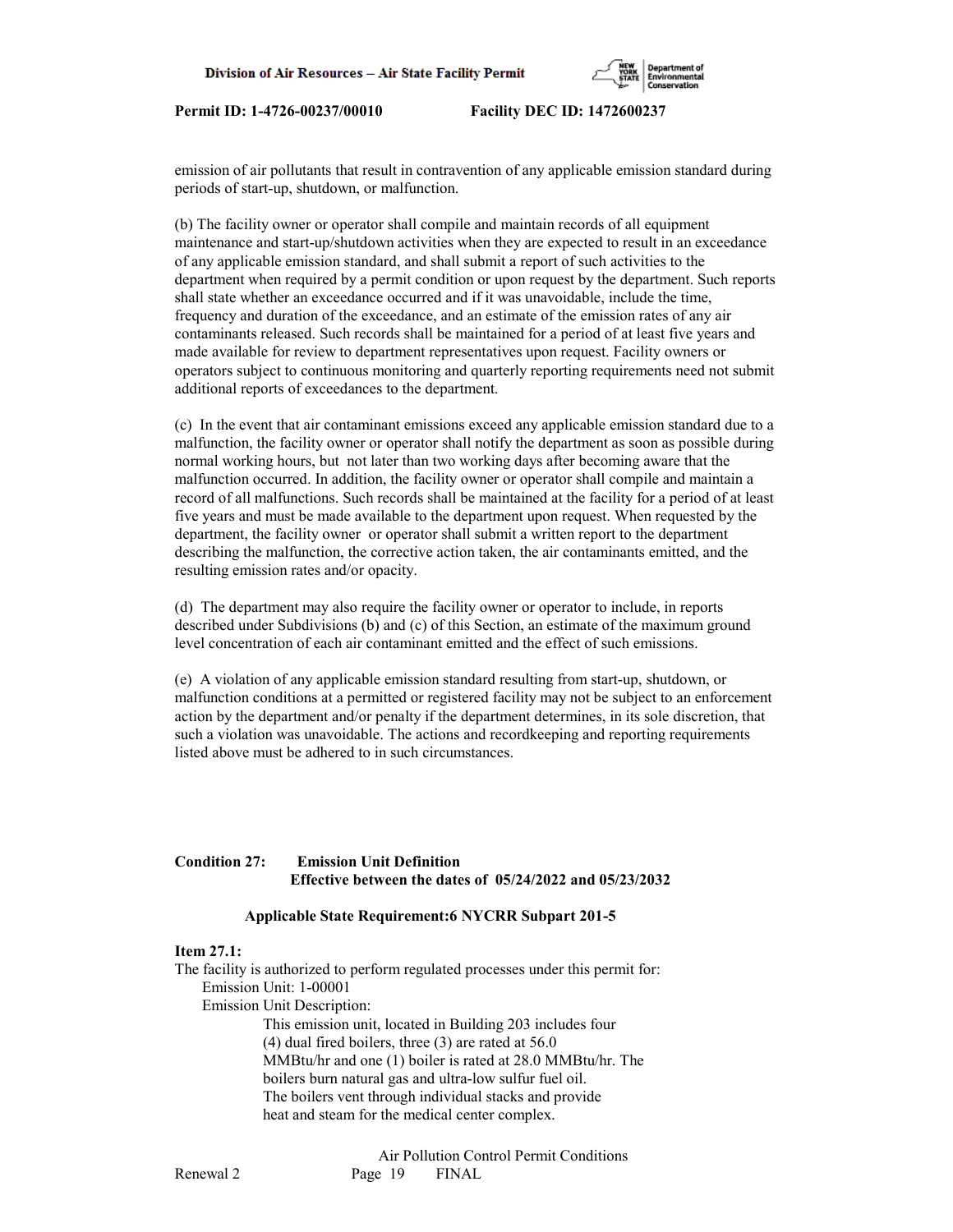

Building(s): 203

# **Item 27.2:**

The facility is authorized to perform regulated processes under this permit for: Emission Unit: U-CHP01

Emission Unit Description:

 This emission unit, located in Building 203 includes one (1) combined heat power (CHP) 2G Energy, Inc. 2G Avus 2000gas fired, spark ignited, reciprocating engine, 2 megawatts electric output with thermal energy recovered from the exhaust gases in a heat recovery steam generator (HRSG), emitting through a dedicated stack emission point CHP01.

Building(s): 203

# **Condition 28: Renewal deadlines for state facility permits Effective between the dates of 05/24/2022 and 05/23/2032**

# **Applicable State Requirement:6 NYCRR 201-5.2 (c)**

# **Item 28.1:**

The owner or operator of a facility having an issued state facility permit shall submit a complete application at least 180 days, but not more than eighteen months, prior to the date of permit expiration for permit renewal purposes.

**Condition 29: CLCPA Applicability Effective between the dates of 05/24/2022 and 05/23/2032**

# **Applicable State Requirement:6 NYCRR 201-5.3 (c)**

# **Item 29.1:**

Pursuant to The New York State Climate Leadership and Community Protection Act (CLCPA) and Article 75 of the Environmental Conservation Law, emission sources shall comply with regulations to be promulgated by the Department to ensure that by 2030 statewide greenhouse gas emissions are reduced by 40% of 1990 levels, and by 2050 statewide greenhouse gas emissions are reduced by 85% of 1990 levels.

# **Condition 30: Compliance Demonstration Effective between the dates of 05/24/2022 and 05/23/2032**

# **Applicable State Requirement:6 NYCRR 201-5.3 (c)**

# **Item 30.1:**

The Compliance Demonstration activity will be performed for the Facility.

# **Item 30.2:**

Compliance Demonstration shall include the following monitoring:

Monitoring Type: RECORD KEEPING/MAINTENANCE PROCEDURES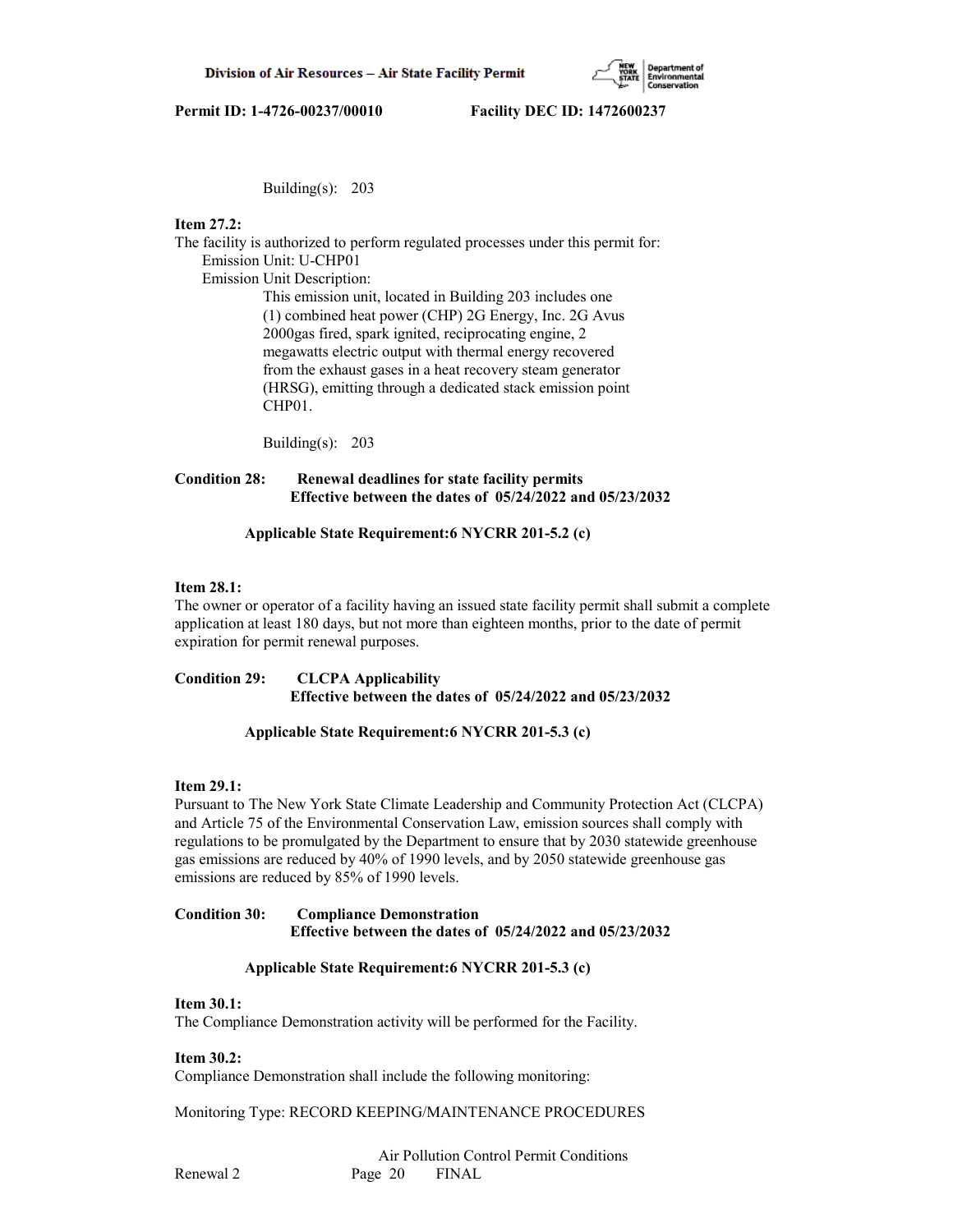

Monitoring Description:

 Any reports or submissions required by this permit shall be submitted to the Regional Air Pollution Control Engineer (RAPCE) at the following address:

 Division of Air Resources NYS Dept. of Environmental Conservation Region 1 SUNY at Stony Brook Building 40 Stony Brook, NY 11790-2356

Reporting Requirements: AS REQUIRED - SEE MONITORING DESCRIPTION

# **Condition 31: Air pollution prohibited Effective between the dates of 05/24/2022 and 05/23/2032**

# **Applicable State Requirement:6 NYCRR 211.1**

# **Item 31.1:**

No person shall cause or allow emissions of air contaminants to the outdoor atmosphere of such quantity, characteristic or duration which are injurious to human, plant or animal life or to property, or which unreasonably interfere with the comfortable enjoyment of life or property. Notwithstanding the existence of specific air quality standards or emission limits, this prohibition applies, but is not limited to, any particulate, fume, gas, mist, odor, smoke, vapor, pollen, toxic or deleterious emission, either alone or in combination with others.

# **\*\*\*\* Emission Unit Level \*\*\*\***

# **Condition 32: Emission Point Definition By Emission Unit Effective between the dates of 05/24/2022 and 05/23/2032**

#### **Applicable State Requirement:6 NYCRR Subpart 201-5**

# **Item 32.1:**

The following emission points are included in this permit for the cited Emission Unit:

 Emission Unit: 1-00001 Emission Point: A0001 Height (ft.): 42 Diameter (in.): 48 NYTMN (km.): 4528.223 NYTME (km.): 642.233 Building: 203 Emission Point: B0001 Height (ft.): 42 Diameter (in.): 48 NYTMN (km.): 4528.223 NYTME (km.): 642.233 Building: 203 Emission Point: C0001 Height (ft.): 42 Diameter (in.): 48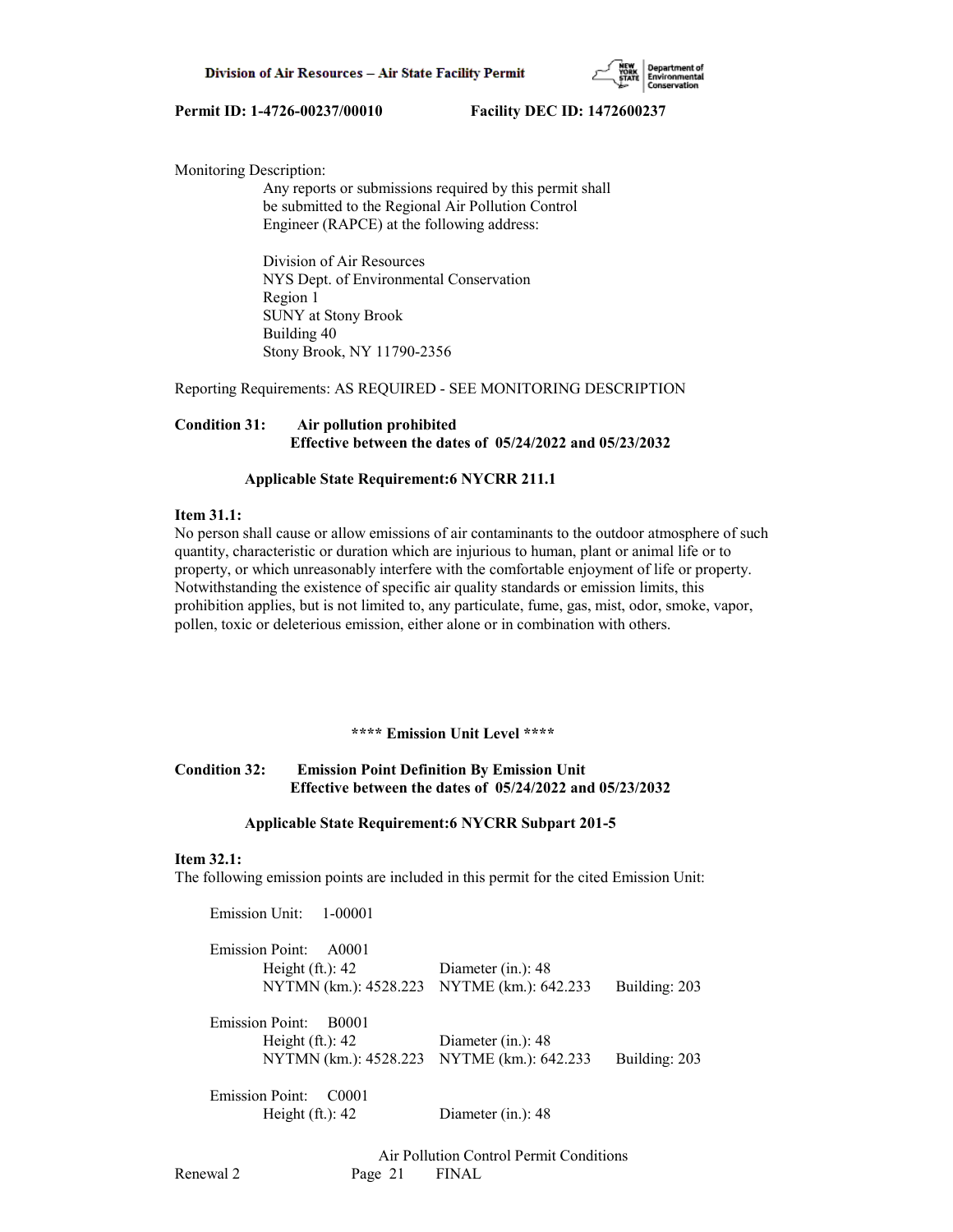

| NYTMN (km.): 4528.223 NYTME (km.): 642.233 |                    | Building: 203 |
|--------------------------------------------|--------------------|---------------|
| Emission Point: D0001                      |                    |               |
| Height $(ft.): 42$                         | Diameter (in.): 48 |               |
| NYTMN (km.): 4528.223 NYTME (km.): 642.233 |                    | Building: 203 |

#### **Item 32.2:**

The following emission points are included in this permit for the cited Emission Unit:

 Emission Unit: U-CHP01 Emission Point: CHP01 Height (ft.): 35 Diameter (in.): 24 NYTMN (km.): 4528.026 NYTME (km.): 642.353 Building: 203

# **Condition 33: Process Definition By Emission Unit Effective between the dates of 05/24/2022 and 05/23/2032**

### **Applicable State Requirement:6 NYCRR Subpart 201-5**

#### **Item 33.1:**

This permit authorizes the following regulated processes for the cited Emission Unit:

 Emission Unit: 1-00001 Process: 2CG Source Classification Code: 1-03-006-02 Process Description: Four (4) dual fired boilers, three (3) are rated at 56.0 MMBtu/hr and one (1) boiler is rated at 28.0 MMBtu/hr. The boilers burn Natural Gas. The boilers vent through individual stacks and provide heat and steam for the medical center complex.

 Emission Source/Control: A0001 - Combustion Design Capacity: 56 million Btu per hour

 Emission Source/Control: B0001 - Combustion Design Capacity: 28 million Btu per hour

 Emission Source/Control: C0001 - Combustion Design Capacity: 56 million Btu per hour

 Emission Source/Control: D0001 - Combustion Design Capacity: 56 million Btu per hour

#### **Item 33.2:**

This permit authorizes the following regulated processes for the cited Emission Unit:

 Emission Unit: 1-00001 Process: A01 Source Classification Code: 1-03-005-02 Process Description: Four (4) dual fired boilers, three (3) are rated at 56.0 MMBtu/hr and one (1) boiler is rated at 28.0 MMBtu/hr. The boilers burn Ultra Low Sulfur Fuel Oil. The boilers vent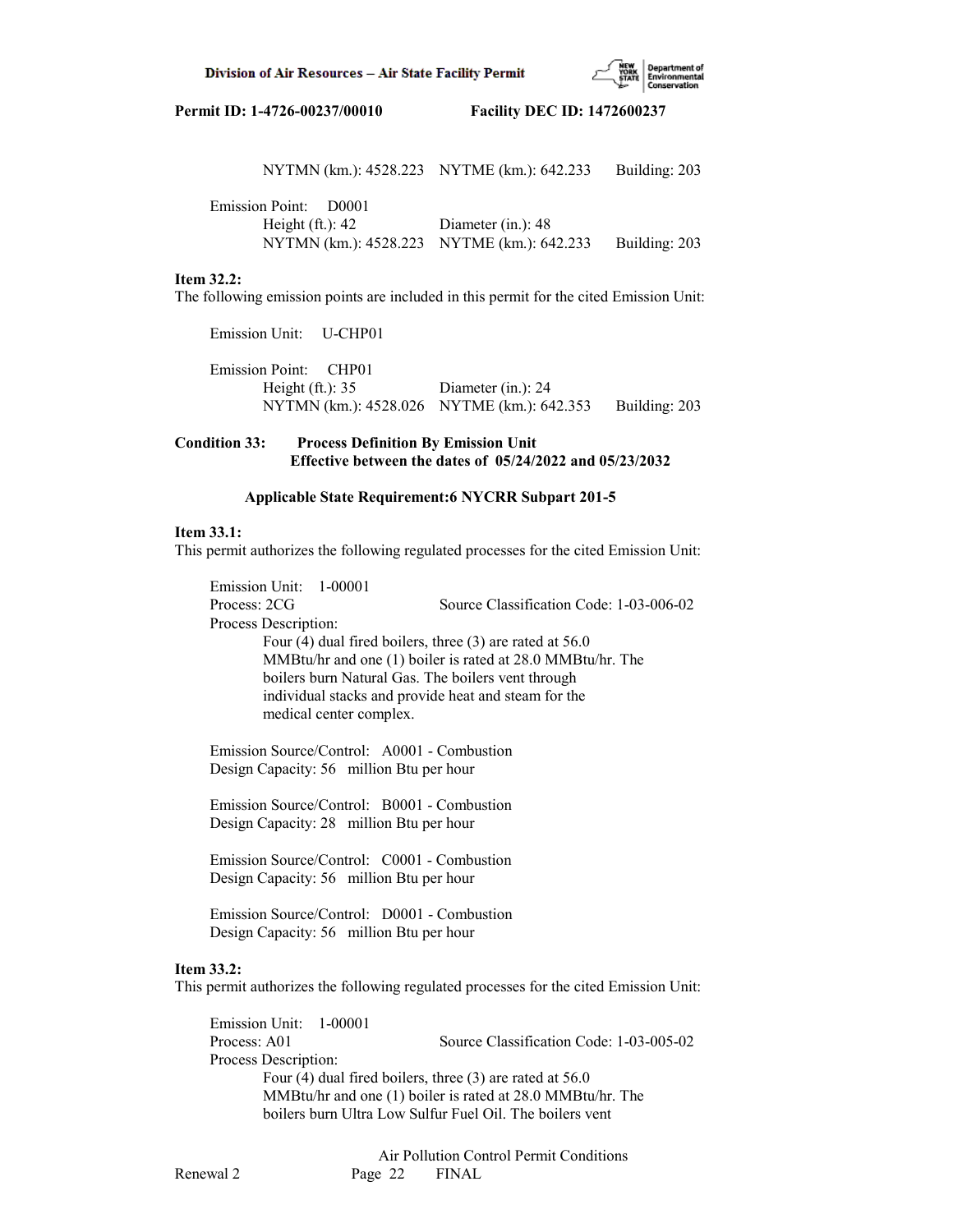through individual stacks and provide heat and steam for the medical center complex.

 Emission Source/Control: A0001 - Combustion Design Capacity: 56 million Btu per hour

 Emission Source/Control: B0001 - Combustion Design Capacity: 28 million Btu per hour

 Emission Source/Control: C0001 - Combustion Design Capacity: 56 million Btu per hour

 Emission Source/Control: D0001 - Combustion Design Capacity: 56 million Btu per hour

### **Item 33.3:**

This permit authorizes the following regulated processes for the cited Emission Unit:

 Emission Unit: U-CHP01 Process: 1CG Source Classification Code: 2-01-002-02 Process Description: One (1) combined heat power (CHP) 2G Energy, Inc. 2G Avus 2000 gas fired, spark ignited, reciprocating engine, 2 megawatts electric output with thermal energy recovered from the exhaust gases in a heat recovery steam generator (HRSG).

 Emission Source/Control: CHP01 - Combustion Design Capacity: 17.86 million Btu per hour

 Emission Source/Control: CAT01 - Control Control Type: CATALYTIC OXIDATION